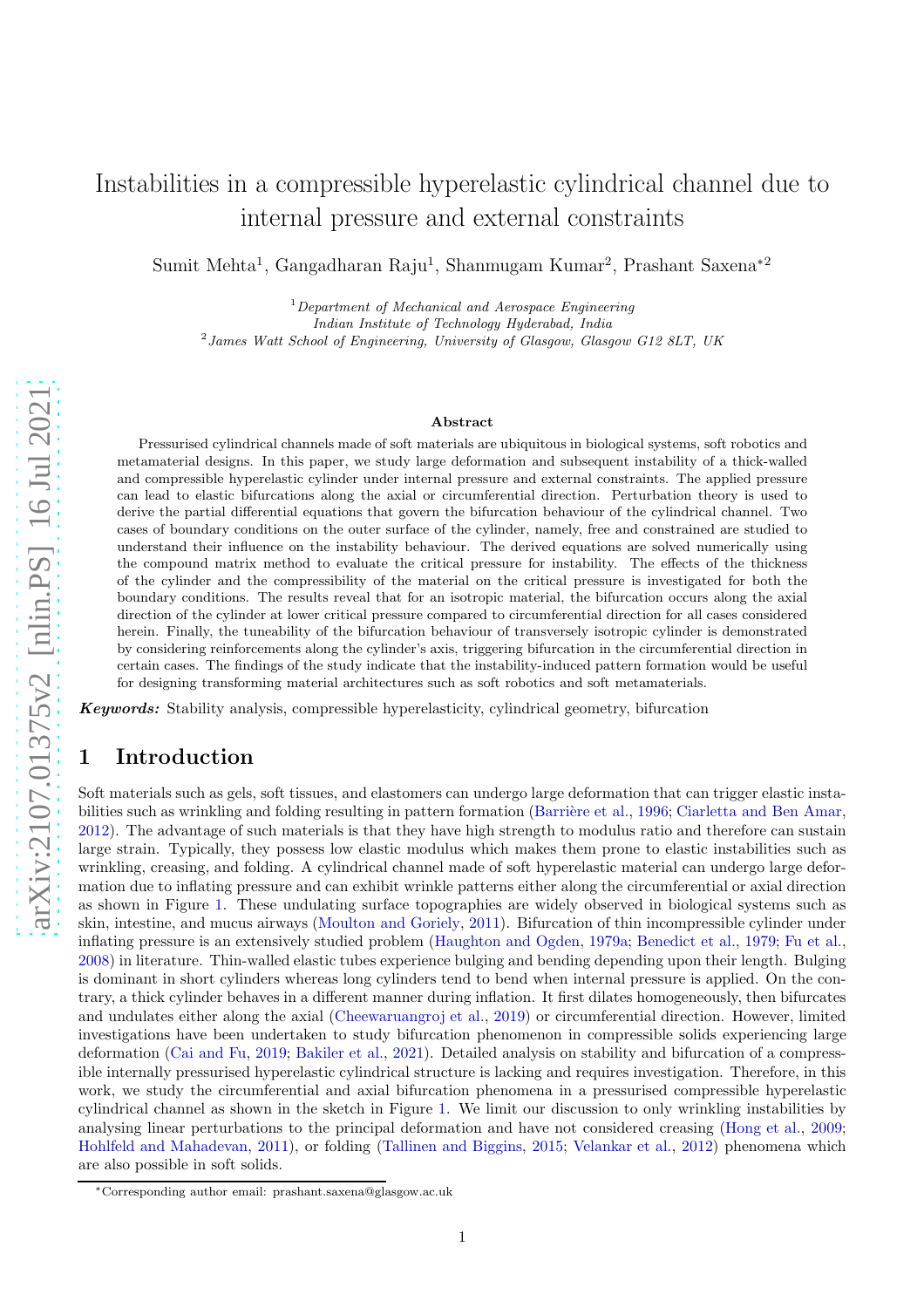

<span id="page-1-0"></span>Figure 1: A long thick compressible cylindrical tube with internal radius A, external radius B and length  $L$  in the reference configuration that deforms to a cylinder with internal radius  $a$  and external radius  $b$  under an internal pressure and plane strain condition. The deformation can cause periodic patterns either (a) in the axial direction that maintains axisymmetry, or (b) in the circumferential direction that maintains the plane strain condition.

Pressurised soft thick cylindrical channels are common surrogates to study biological systems such as blood flow through arteries [\(Hasan et al.](#page-17-6), [2015\)](#page-17-6), soft tissue deformation [\(Taghizadeh et al.](#page-17-7), [2015\)](#page-17-7), and have many clinical application such as biocompatible chips (organs on chips) and medical implants [\(Araci et al.,](#page-16-7) [2014;](#page-16-7) [Koh et al.](#page-17-8), [2016\)](#page-17-8). Beyond these biomedical applications, soft channels also have important implication in metamaterials used for developing soft robotics [\(Rus and Tolley,](#page-17-9) [2015\)](#page-17-9) such as soft grippers [\(Schumacher et al.](#page-17-10), [2015\)](#page-17-10). Soft microfluidic channels made of elastomer through soft lithography or rapid prototyping have been shown to be advantageous as deformation of these channels are useful in actuating the valves between the pumps [\(Unger et al.,](#page-17-11) [2000\)](#page-17-11). In addition, soft channels are encountered in polymeric hydrogels experiencing high strain and confined in granular medium for use as water reservoir in agriculture [\(Louf et al.](#page-17-12), [2021\)](#page-17-12).

Bifurcation analysis of incompressible thick-walled tube under combined axial loading and external/internal pressure is discussed by [Haughton and Ogden](#page-17-13) [\(1979b\)](#page-17-13). They studied the effect of wall-thickness which leads to non-homogeneous deformation. Recently, [Sang et al.](#page-17-14) [\(2016\)](#page-17-14) performed the stability analysis of incompressible rubber tube under internal pressure using Gent's strain energy function. [Anani and Rahimi](#page-16-8) [\(2018](#page-16-8)) discussed the stability analysis of functionally graded incompressible thick-walled cylindrical and spherical shells using extended version of Ogden's strain energy function. The wall thickness has a significant influence on the stability of cylinder subjected to internal/external pressure. In particular, this motivates the investigation of the effect of displacement constraints along the outer surface, wall-thickness and material compressibility on critical pressure at which the instability occurs in the cylinder.

In the current work, we study large deformation of pressurised thick walled hyperelastic compressible cylinder and investigate the onset of instability under internal pressure. By incorporating the compressible version of neo-Hookean constitutive model in the strain energy density function, the base state solutions are obtained for cylinders along azimuthal as well as axial direction. Both constrained and free boundary conditions are considered on the external surface of the cylinder. The bifurcation solutions are then obtained by perturbing the principal solutions with a small parameter  $(\epsilon)$  using incremental deformation theory [\(Ogden,](#page-17-15) [1997\)](#page-17-15) along the circumferential and axial direction of the cylinder. The resulting incremental equations are solved numerically using the compound matrix method for computing critical value of inflating pressure. The effect of cylinder thickness and material compressibility on the critical inflating pressure is also analysed. The buckling modes corresponding to the critical pressure along the axial and circumferential directions are investigated. Finally, the influence of stiffening the cylindrical tube along the axial direction with fibre reinforcement and its role on the elastic instabilities is studied.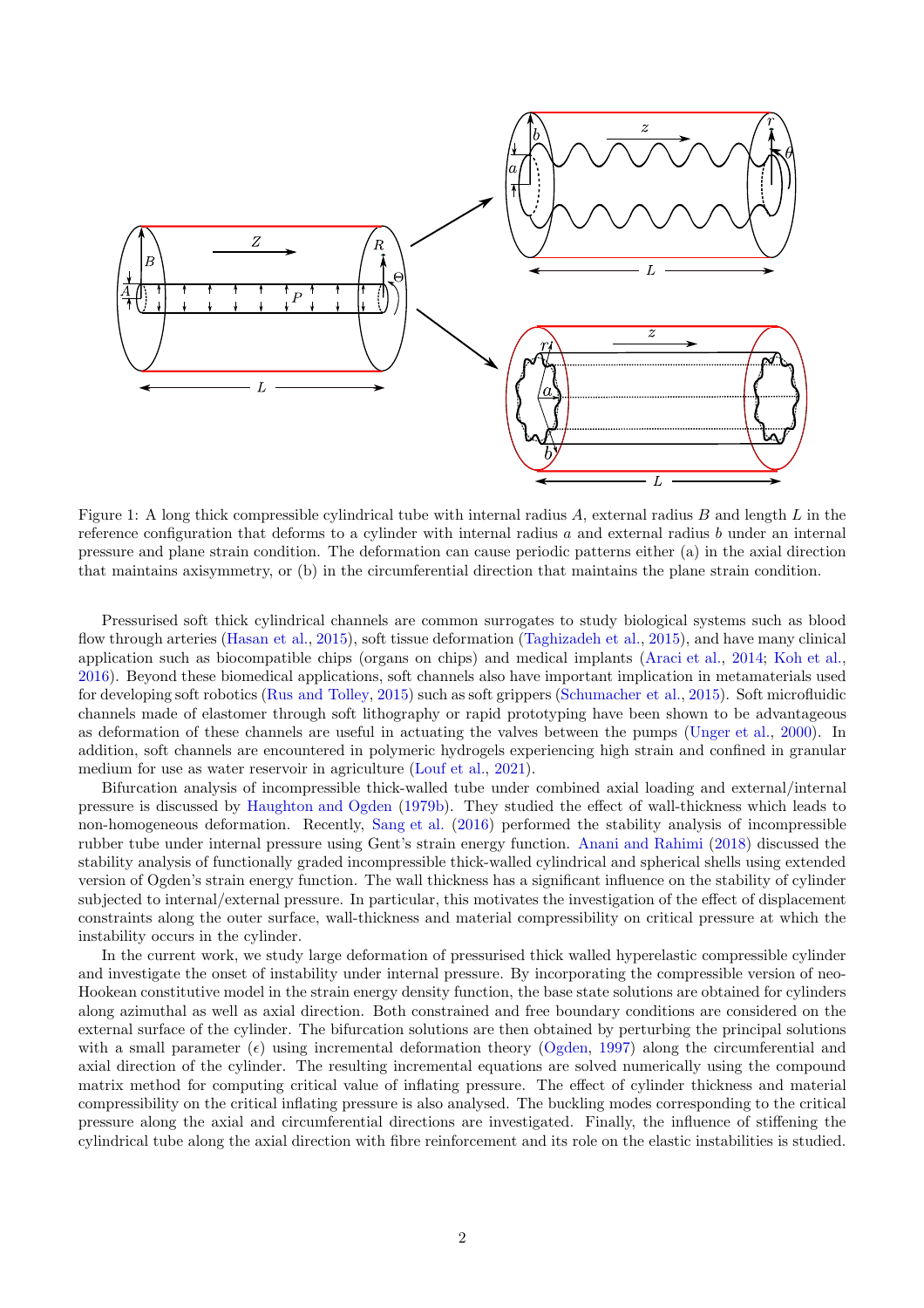### 1.1 Organisation of this manuscript

The remainder of this paper is organised as follows. In Section [2,](#page-2-0) we discuss the base state solution for the cylinder subjected to internal pressure under free as well as constrained boundary conditions on the outer surface. In Section [3,](#page-6-0) we derive the incremental differential equations by perturbation in the circumferential and axial direction. In Section [4,](#page-9-0) we derive the non-dimensional ordinary differential equations (ODEs) and evaluate the critical pressure that causes instability in circumferential as well as axial direction using compound matrix method and shooting method. Later in this section, we present a detailed discussion of numerical results also including the comparison of bifurcation solution in axial and circumferential direction. Finally, we conclude the work in Section [5](#page-14-0) with the scope for potential future extensions. Supplementary mathematical derivations are given in the Appendix.

#### 1.2 Notation used in this manuscript

Brackets: Two types of brackets are used. Round brackets ( ) are used to define the functions applied on parameters or variables. Square brackets [ ] are used to clarify the order of operations in an algebraic expression.

Symbols: A variable typeset in a normal weight font represents a scalar. A lower-case bold weight font denotes a vector and bold weight upper-case font denotes a tensor. Matrix of a tensor is depicted by enclosing the tensor in square brackets. Tensor product of two second order tensors **A** and **B** is defined as either  $[\mathbf{A} \otimes \mathbf{B}]_{ijkl} = [\mathbf{A}]_{ij} [\mathbf{B}]_{kl}$  or  $[\mathbf{A} \boxtimes \mathbf{B}]_{ijkl} = [\mathbf{A}]_{ik} [\mathbf{B}]_{jl}$ . Higher order tensors are written in bold calligraphic font with a superscript as  $\mathbf{A}^{(i)}$ , where

superscript 'i' indicates that the function is differentiated  $i+1$  times. For example,  $\mathcal{A}^{(1)} = \frac{\partial^2 \Omega}{\partial \mathbf{D} \partial \mathbf{I}}$  $\frac{\partial^2 G}{\partial \mathbf{F} \partial \mathbf{F}}$  is a fourth order tensor. Operation of a fourth order tensor on a second order tensor is denoted as  $[\mathcal{A}^{(1)} : A]_{ij} = [\mathcal{A}^{(1)}]_{ijkl} [A]_{kl}$ . Inner product is defined as  $\mathbf{A} \cdot \mathbf{B} = [\mathbf{A}]_{ij} [\mathbf{B}]_{ij}$ . We use the word 'Div' to denote divergence in three dimensions. The term  $\delta \mathbf{F}$  is used to represent the increment in  $\mathbf{F}$ .

Functions:  $det(\mathbf{F})$  denote the determinant of a tensor **F**. tr(**F**) denote the trace of a tensor **F**.

# <span id="page-2-0"></span>2 Kinematics and principal solution

Consider an infinitely long thick cylinder with an internal radius  $A$  and external radius  $B$  in its stress-free reference configuration. The cylinder is deformed by an internal pressure  $P_r$  as shown in Figure [2](#page-3-0) under two types of boundary conditions (free and constrained) on the outer surface. Let the cylindrical coordinates in the reference configuration be denoted by  $(R, \Theta, Z)$  and in the deformed configuration by  $(r, \theta, z)$ . In its deformed configuration, the internal radius of the cylinder is given by  $a$  and the external radius is  $b$ . For the constrained boundary condition on the outer surface,  $b = B$ . A plane strain problem is considered and therefore no dependence on the Z coordinate is considered. We also assume axisymmetry that removes any dependence on the Θ coordinate. We denote the deformation gradient by  $\bm{F}$  and the right Cauchy–Green deformation tensor as  $\bm{C} = \bm{F}^T \bm{F}$ . For the current case of axisymmetric deformation, we can write the components of  $\bf{F}$  in the cylindrical coordinate system as  $[F] = \text{diag}(\lambda_r, \lambda_\theta, \lambda_z)$  where the principal stretch ratios can be written as

$$
\lambda_r = \frac{\partial r}{\partial R}, \qquad \lambda_\theta = \frac{r}{R}, \qquad \lambda_z = 1. \tag{2.1}
$$

The deformation function in the radial direction  $r(R)$  is an unknown.

#### 2.1 Equilibrium and boundary conditions

The balance of linear momentum

<span id="page-2-2"></span>
$$
\text{Div }\mathbf{P} = \mathbf{0},\tag{2.2}
$$

can be written in cylindrical coordinates for this axisymmetric case with no dependence of variables along the Z coordinate as

$$
P'_{Rr} + \frac{1}{R} [P_{Rr} - P_{\Theta\theta}] = 0.
$$
\n(2.3)

Here, **P** is the first Piola–Kirchhoff stress tensor with components  $P_{ij} := [\mathbf{P}]_{ij}$  and a prime denotes derivatives with respect to R. There are no shear components of stress because of isotropy and  $\bf{F}$  being diagonal (axisymmetric deformation). For simplicity we use a compressible neo-Hookean energy density function for the hyperelastic material [\(Limbert and Kuhl,](#page-17-16) [2018\)](#page-17-16)

<span id="page-2-1"></span>
$$
\Omega(I_1, I_3) = \frac{\mu}{2} \left[ I_1 - 3 - \log I_3 \right] + \frac{\kappa}{4} \left[ \log I_3 \right]^2,\tag{2.4}
$$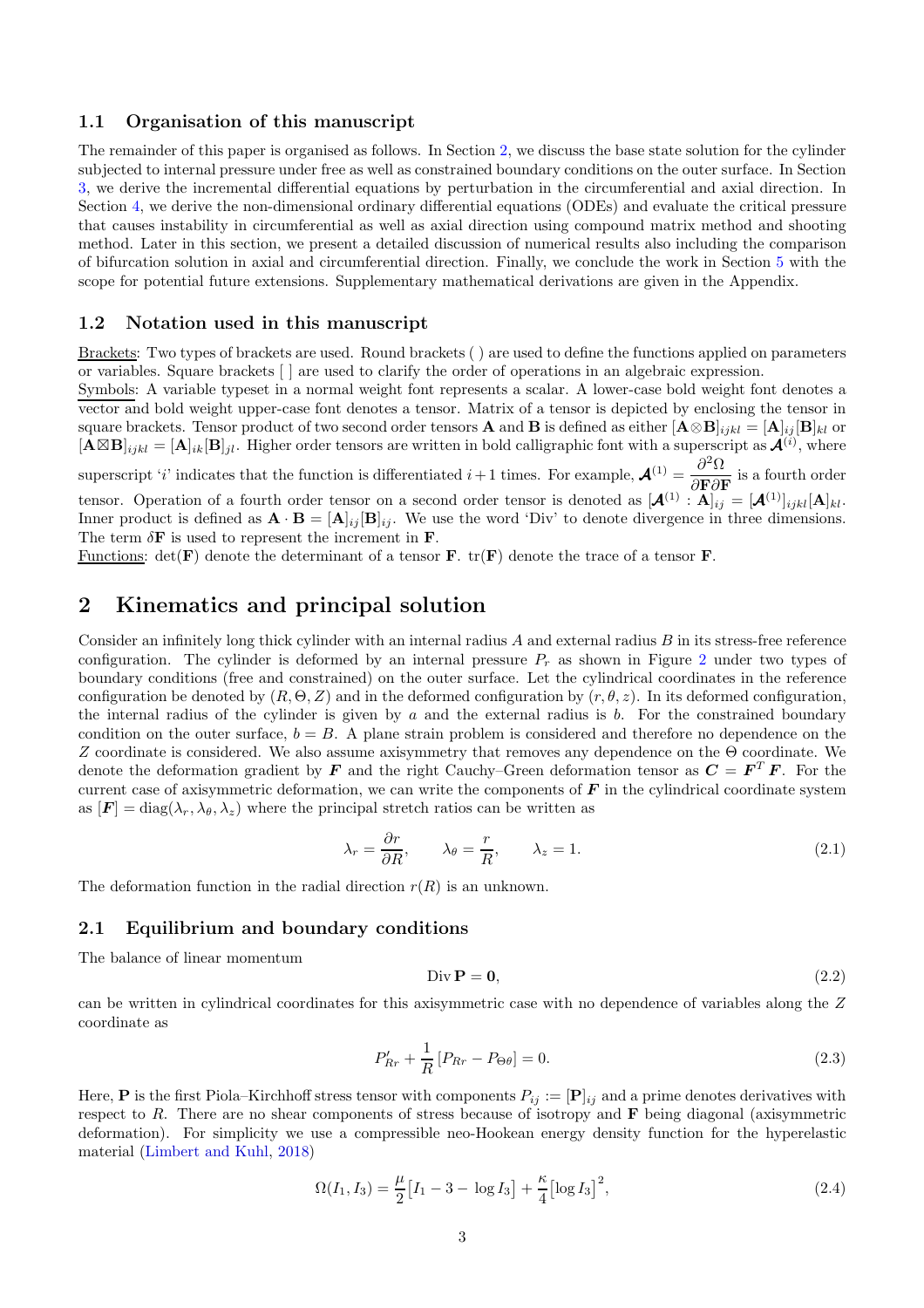

<span id="page-3-0"></span>Figure 2: Cross-section of the cylinder in the reference and deformed configurations corresponding to the two boundary conditions considered. The inner and outer radii are  $A$  and  $B$  that transform to  $a$  and  $b$ , respectively, due to an internal pressure  $P_r$ . (a) The outer surface is constrained forcing  $b = B$ . (b) The outer surface is free to expand.

where the scalar invariants are defined as  $I_1 = \text{tr}(\mathbf{C}), I_3 = J^2 = [\text{det}(\mathbf{F})]^2$ ,  $\mu$  is the ground state shear modulus, and  $\kappa$  is a material parameter that relates to the ground state bulk modulus K as  $\kappa = K/2 - \mu/3$ . Using [\(2.4\)](#page-2-1), the equilibrium equation  $(2.3)$  is rewritten as (with detailed derivations in Appendix [A\)](#page-18-0)

$$
\frac{\partial}{\partial R}\left(\alpha\left[r'-\frac{1}{r'}\right]+\frac{2}{r'}\log\left(\frac{rr'}{R}\right)\right)=\frac{\alpha}{R}\left[\frac{r}{R}-r'\right]+\frac{1}{R}\left[\alpha-2\log\left(\frac{rr'}{R}\right)\right]\left[\frac{1}{r'}-\frac{R}{r}\right].
$$
\n(2.5)

This is a second order ODE for the unknown  $r(R)$  with  $R \in [A, B]$ . Note that here we have defined a dimensionless parameter  $\alpha = \mu/\kappa$ . In the linear elastic regime  $(F \approx I)$ , the parameter  $\alpha$  is written in terms of the Poisson's ratio  $\nu$  as  $\alpha = (1 - 2\nu)/\nu$  which implies that for  $\alpha = 0$ , the cylinder is incompressible. In order to assess the mechanical response for compressible cylinders, we perform computations for  $\alpha > 0$ .

#### 2.1.1 Constrained boundary conditions

If the outer boundary of the cylinder is constrained as shown in Figure [2a](#page-3-0), then the displacement boundary condition over the external surface is

<span id="page-3-1"></span>
$$
r = B, \qquad \text{at} \qquad R = B,\tag{2.6}
$$

and the traction boundary condition over the inner surface is

$$
-P_r = P_{Rr}, \qquad \text{at} \qquad R = A,\tag{2.7}
$$

where  $P_r$  is internal pressure.

#### 2.1.2 Free boundary conditions

If the outer boundary of the cylinder is free as shown in Figure [2b](#page-3-0), then the required traction boundary conditions are

$$
-P_r = P_{Rr}, \quad \text{at} \quad R = A, \quad \text{and} \quad P_{Rr} = 0 \quad \text{at} \quad R = B. \tag{2.8}
$$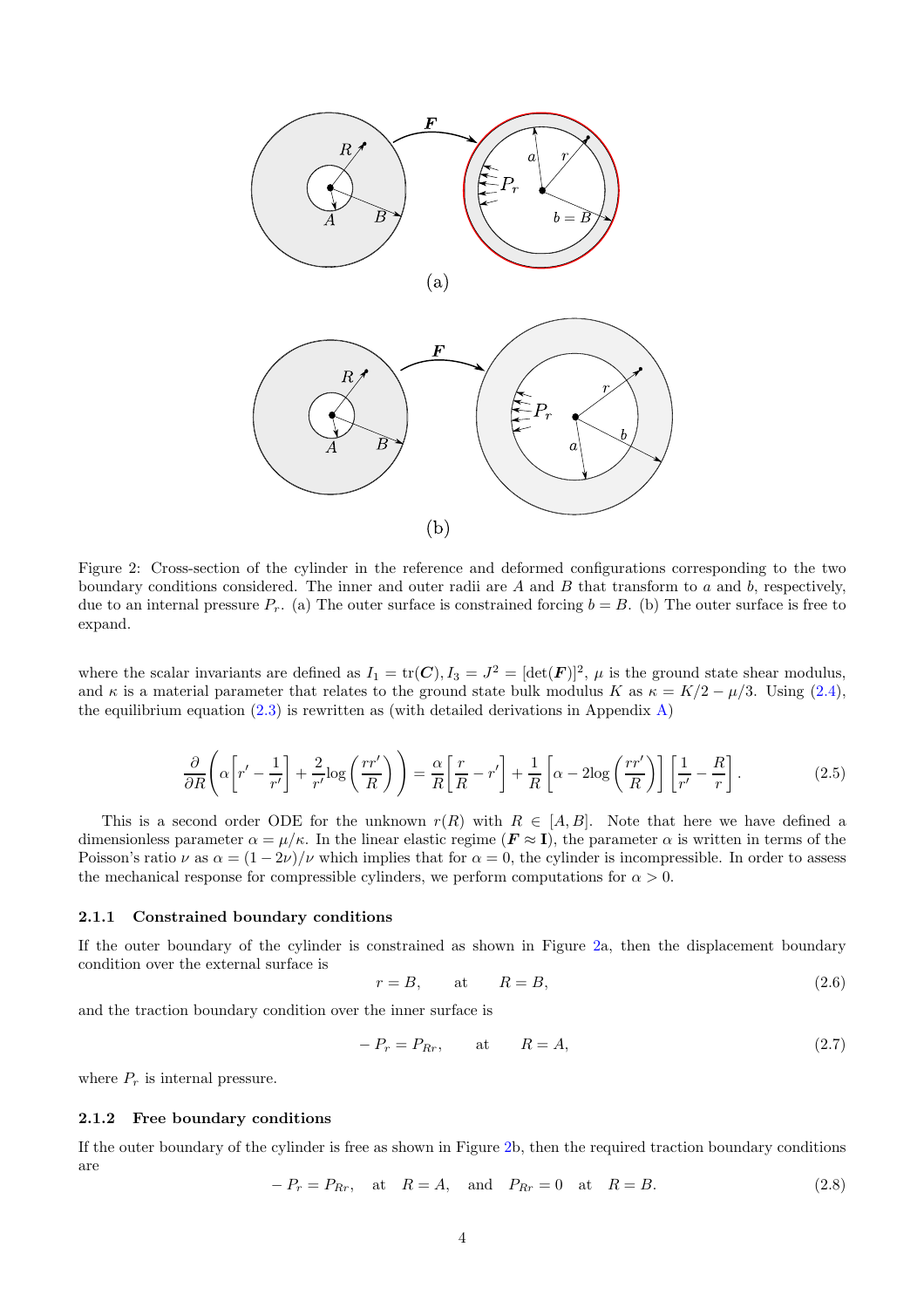

<span id="page-4-2"></span>Figure 3: The deformed dimensionless internal radius  $a/A$  (dilation) as a function of the dimensionless applied internal pressure  $P_r/\mu$  for a range of cylinder thickness  $(B/A)$  for a nearly incompressible cylinder  $(\alpha = 0.02 \rightarrow \nu = 0.02 \rightarrow \nu = 0.02 \rightarrow \nu = 0.02 \rightarrow \nu = 0.02 \rightarrow \nu = 0.02 \rightarrow \nu = 0.02 \rightarrow \nu = 0.02 \rightarrow \nu = 0.02 \rightarrow \nu = 0.02 \rightarrow \nu = 0.02 \rightarrow \nu = 0.02$ 0.495). The plots are very close to those presented by [Cheewaruangroj et al.](#page-16-4) [\(2019\)](#page-16-4) for incompressible cylinders.

### 2.2 Numerical solution for equilibrium

The second order ODE [\(2.5\)](#page-3-1) can be rewritten as a system of two first order ODEs by defining  $y_1 = r$  and  $y_2 = r'$ as  $\sqrt{ }$ ′

<span id="page-4-0"></span>
$$
\begin{bmatrix} 1 & 0 \\ 0 & \mathcal{W}_1 \end{bmatrix} \begin{bmatrix} y_1' \\ y_2' \end{bmatrix} = \begin{bmatrix} y_2 \\ \mathcal{W}_2 \end{bmatrix},\tag{2.9}
$$

where the coefficients  $\mathcal{W}_1$  and  $\mathcal{W}_2$  in [\(2.9\)](#page-4-0) are

$$
\mathcal{W}_1 = \alpha \left[ 1 + \frac{1}{y_2^2} \right] + \frac{2}{y_2^2} \left[ 1 - \log \left( \frac{y_1 y_2}{R} \right) \right],
$$
  
\n
$$
\mathcal{W}_2 = \frac{\alpha}{R} \left[ \frac{y_1}{R} - y_2 \right] + \frac{1}{R} \left[ \alpha - 2 \log \left( \frac{y_1 y_2}{R} \right) \right] \left[ \frac{1}{y_2} - \frac{R}{y_1} \right] + 2 \left[ \frac{1}{R y_2} - \frac{1}{y_1} \right].
$$
\n(2.10)

The corresponding boundary conditions transform to

$$
\alpha \left[ y_2 - \frac{1}{y_2} \right] + \frac{2}{y_2} \log \left( \frac{y_1 y_2}{R} \right) + \widetilde{P} = 0, \quad \text{at} \quad R = A,\tag{2.11}
$$

<span id="page-4-1"></span>
$$
y_1 = B, \qquad \text{at} \quad R = B,\tag{2.12}
$$

for the constrained outer surface and

$$
\alpha \left[ y_2 - \frac{1}{y_2} \right] + \frac{2}{y_2} \log \left( \frac{y_1 y_2}{R} \right) + \tilde{P} = 0, \quad \text{at} \quad R = A,
$$
\n(2.13)

$$
\alpha \left[ y_2 - \frac{1}{y_2} \right] + \frac{2}{y_2} \log \left( \frac{y_1 y_2}{R} \right) = 0, \quad \text{at} \quad R = B,
$$
\n
$$
(2.14)
$$

for the free outer surface of the cylinder. Here  $\widetilde{P} = P_r/\kappa$  is the dimensionless internal pressure.

In order to validate our current model, we compare the predictions with existing results for inflation of an incompressible cylinder with free boundary. Equations  $(2.9)$ – $(2.14)$  are solved using the bvp4c solver based on residual control in Matlab R2018a for  $\alpha = 0.02$  (or  $\nu = 0.495$ ) and for various cylinder thickness values,  $B/A =$ 1.1, 1.5, ... 50. These results are presented in Figure [3](#page-4-2) and are in good agreement with the results reported by [Cheewaruangroj et al.](#page-16-4) [\(2019\)](#page-16-4) for incompressible cylinders ( $\nu = 0.5$ ). The plots show the variation of the deformed inner radius  $a/A$  (dilation) with respect to the normalised internal pressure. The contribution of  $\kappa$  term in [\(2.4\)](#page-2-1) is very small as  $J \to 1$  or  $\log(J) \to 0$  for the parameter,  $\alpha = 0.02$ . We note the existence of a critical pressure,  $P_r = \mu \log(B/A)$  at which the divergence happens leading to cavitation phenomenon (blue dotted line in Figure [3\)](#page-4-2). This is not observed as  $B/A$  tends to infinity.

Results for the deformation of compressible cylinders with free and constrained external boundaries are shown in Figure [4](#page-5-0) and Figure [5,](#page-5-1) respectively. The plots show the variation of the deformed inner radius  $a/A$  with the internal applied pressure  $\tilde{P}$  for different values of the material parameter  $\alpha$ .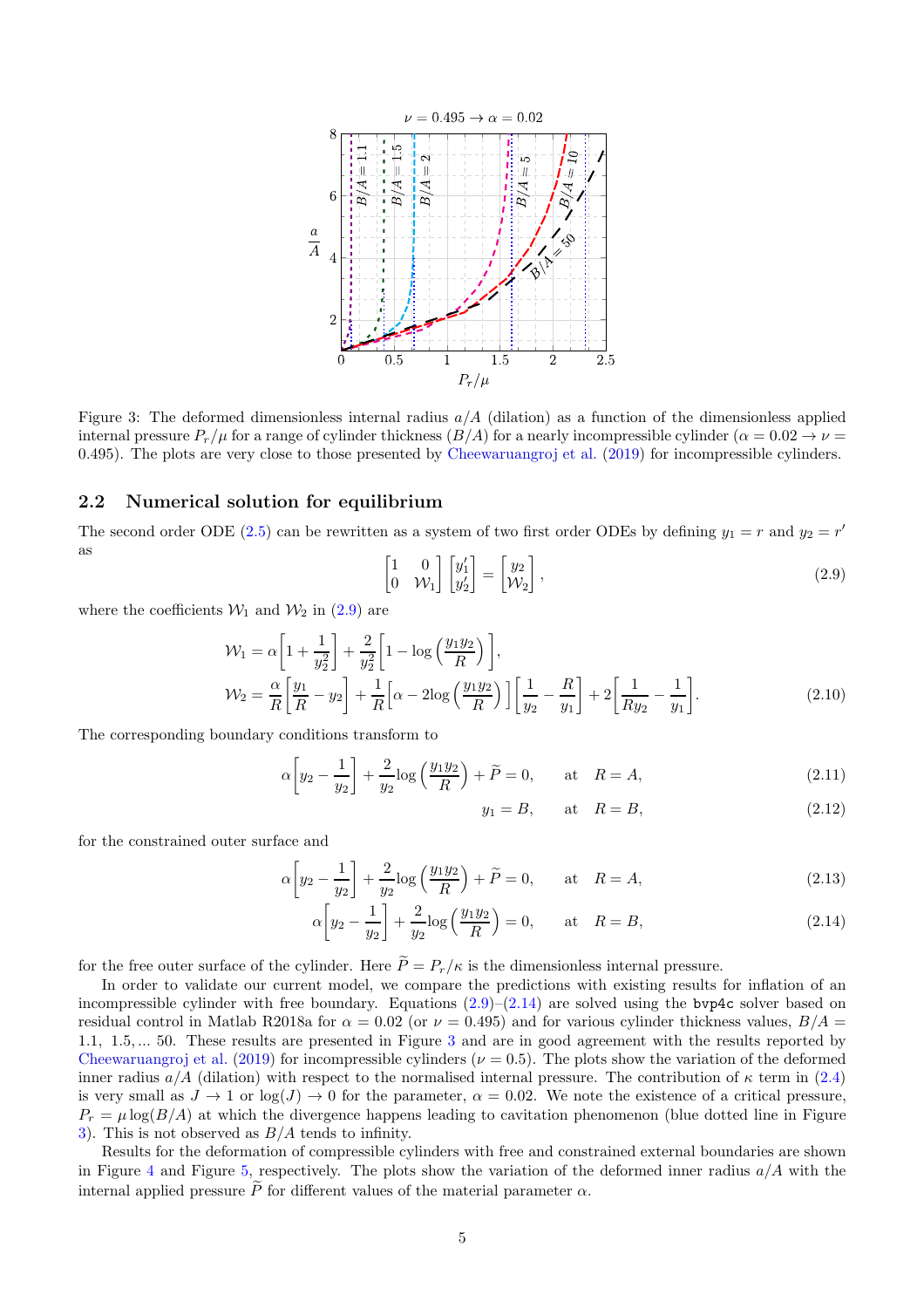

<span id="page-5-0"></span>Figure 4: Free inflation: Variation of the deformed internal radius  $a/A$  with the applied internal pressure  $\tilde{P}$  for different values of radius ratio  $(B/A)$  and material parameter (a)  $\alpha = 0.5$  (b)  $\alpha = 1$ , (c)  $\alpha = 5$ .



<span id="page-5-1"></span>Figure 5: Constrained inflation: Variation of the deformed internal radius  $a/A$  with the applied internal pressure  $\widetilde{P}$  for different values of radius ratio  $(B/A)$  and material parameter (a)  $\alpha = 0.5$  (b)  $\alpha = 1$ , (c)  $\alpha = 5$ .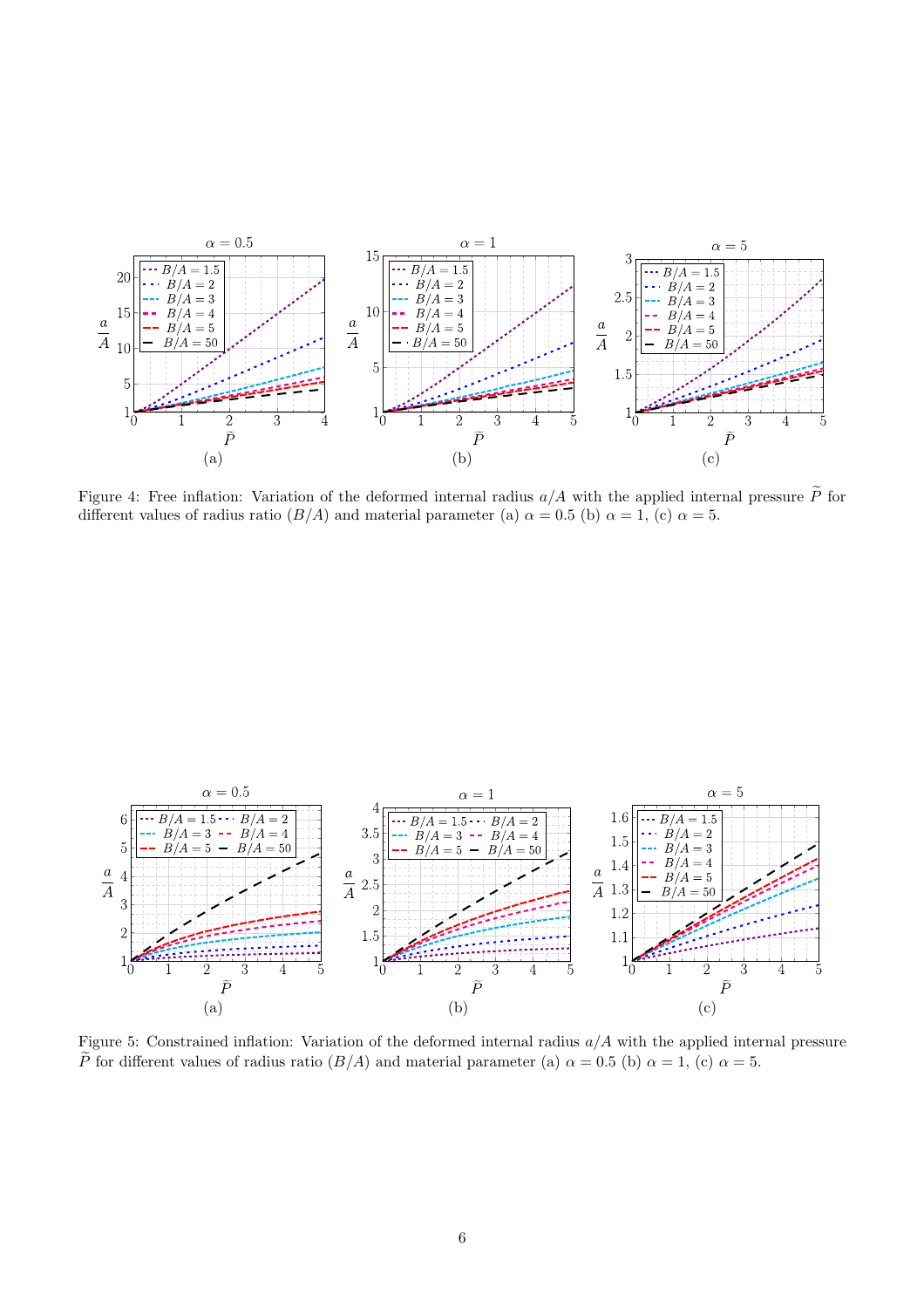Results of constrained and unconstrained cases show that the maximum dilation for any value of  $B/A$  decreases with increasing value of  $\alpha$ . In the constrained case, the inner radius deforms less for smaller value of radius ratio  $(B/A)$  and this is due to the fixed boundary which causes resistance to dilation. As the wall thickness increases, the deformation of inner radius increases due to less dilation resistance from the boundary constraints. For the constrained case, the variation of  $a/A$  with respect to internal pressure is nonlinear for less value of  $\alpha$  and becomes linear for high values of  $\alpha$ . This trend is markedly opposite in the unconstrained case shown in Figure [4](#page-5-0) due to the stress free boundary and the variation of  $a/A$  is almost linear for all values of  $\alpha$ . This behaviour is in contrast to the nonlinear variation observed for the nearly incompressible case in Figure [3.](#page-4-2) Here, the thick cylinder deforms less as compared to thin cylinder for same amount of pressure and material/geometrical parameters.

When the limit  $B/A \to \infty$ , it corresponds to a cylindrical channel in an infinite space for which the influence of boundary is negligible and the deformation in the cylinder is identical for both constrained and unconstrained cases. We demonstrate this by choosing  $B/A = 50$  in the simulations and it is observed that these results corresponding to lower bound for unconstrained cases and upper bound for constrained case converge in Figures [4](#page-5-0) and [5.](#page-5-1)

### <span id="page-6-0"></span>3 Incremental equations

In this section, we derive the partial differential equations that govern the instability behaviour of cylindrical channels subjected to internal pressure based on incremental theory. We apply small perturbations to the primary deformation  $(r, \theta, z)$  scaled by a parameter  $0 < \epsilon \ll 1$  such that the total deformation is

$$
\hat{r} = r + \epsilon u, \quad \hat{\theta} = \theta + \epsilon v, \quad \text{and} \quad \hat{z} = z + \epsilon w,
$$
\n(3.1)

and the associated deformation gradient tensor is

$$
\mathbf{F} + \delta \mathbf{F} = \begin{bmatrix} \frac{\partial \hat{r}}{\partial R} & \frac{1}{R} \frac{\partial \hat{r}}{\partial \Theta} & \frac{\partial \hat{r}}{\partial Z} \\ \hat{r} \frac{\partial \hat{\theta}}{\partial R} & \frac{\hat{r}}{R} \frac{\partial \hat{\theta}}{\partial \Theta} & \hat{r} \frac{\partial \hat{\theta}}{\partial Z} \\ \frac{\partial \hat{z}}{\partial R} & \frac{1}{R} \frac{\partial \hat{z}}{\partial \Theta} & \frac{\partial \hat{z}}{\partial Z} \end{bmatrix} .
$$
 (3.2)

Here,  $\delta \mathbf{F}$  is the incremental deformation gradient tensor. The incremental first Piola–Kirchhoff stress tensor [\(Ogden,](#page-17-15) [1997\)](#page-17-15) is then obtained as

<span id="page-6-1"></span>
$$
\delta \mathbf{P} = \mathbf{\mathcal{A}}^{(1)} \delta \mathbf{F} + \frac{1}{2} \mathbf{\mathcal{A}}^{(2)} [\delta \mathbf{F}, \delta \mathbf{F}] + \dots \,, \tag{3.3}
$$

where  $\mathcal{A}^{(i)} = \frac{\partial^{i+1} \Omega}{\partial \mathbf{D}^{i+1}}$  $\frac{\partial F}{\partial \mathbf{F}^{i+1}}$  are the elastic moduli of the material. The first order modulus is

<span id="page-6-3"></span>
$$
\mathcal{A}^{(1)} = \frac{\partial^2 \Omega}{\partial \mathbf{F} \partial \mathbf{F}} = \mu \left[ \mathbb{I} - \mathbb{T}[-\mathbf{F}^{-1} \boxtimes \mathbf{F}^{-T}]\right] + 2\kappa \left[ \mathbf{F}^{-T} \otimes \mathbf{F}^{-T} + [\log J] \mathbb{T}[-\mathbf{F}^{-1} \boxtimes \mathbf{F}^{-T}]\right],\tag{3.4}
$$

where  $[\mathbb{I}]_{ijkl} = \delta_{ij} \delta_{kl}$  and  $[\mathbb{T}]_{ijkl} = \delta_{il} \delta_{jk}$ . Upon ignoring the higher order terms in [\(3.3\)](#page-6-1), the incremental first Piola–Kirchhoff stress tensor is given as

$$
\delta \mathbf{P} = \mu \left[ \delta \mathbf{F} + [\mathbf{F}^{-1} [\delta \mathbf{F}] \ \mathbf{F}^{-1}]^T \right] + 2\kappa \left[ \mathbf{F}^{-T} \ \text{tr}(\mathbf{F}^{-1} [\delta \mathbf{F}]) - \log J [\mathbf{F}^{-1} [\delta \mathbf{F}] \ \mathbf{F}^{-1}]^T \right]. \tag{3.5}
$$

Balance of traction in the current configuration subjected to internal pressure is

<span id="page-6-5"></span>
$$
\boldsymbol{\sigma} \mathbf{n} = -P_r \mathbf{n},\tag{3.6}
$$

where  $\sigma$  is the Cauchy stress tensor,  $P_r$  is the internal pressure and **n** is the unit outward normal in the current configuration. This can be rewritten in the reference configuration as

<span id="page-6-6"></span><span id="page-6-4"></span><span id="page-6-2"></span>
$$
PN = -JP_rF^{-T}N,
$$
\n(3.7)

where  $N$  is the unit outward normal in the reference configuration. Using transformation  $(3.7)$ , the incremental equilibrium equation and the associated incremental boundary conditions are

$$
Div(\delta \mathbf{P}) = \mathbf{0},\tag{3.8a}
$$

$$
[\delta \mathbf{P}] \mathbf{N} = J P_r \mathbf{F}^{-T} [\delta \mathbf{F}]^T \mathbf{F}^{-T} \mathbf{N} - J P_r \text{tr} \left( \mathbf{F}^{-1} [\delta \mathbf{F}] \right) \mathbf{F}^{-T} \mathbf{N}.
$$
 (3.8b)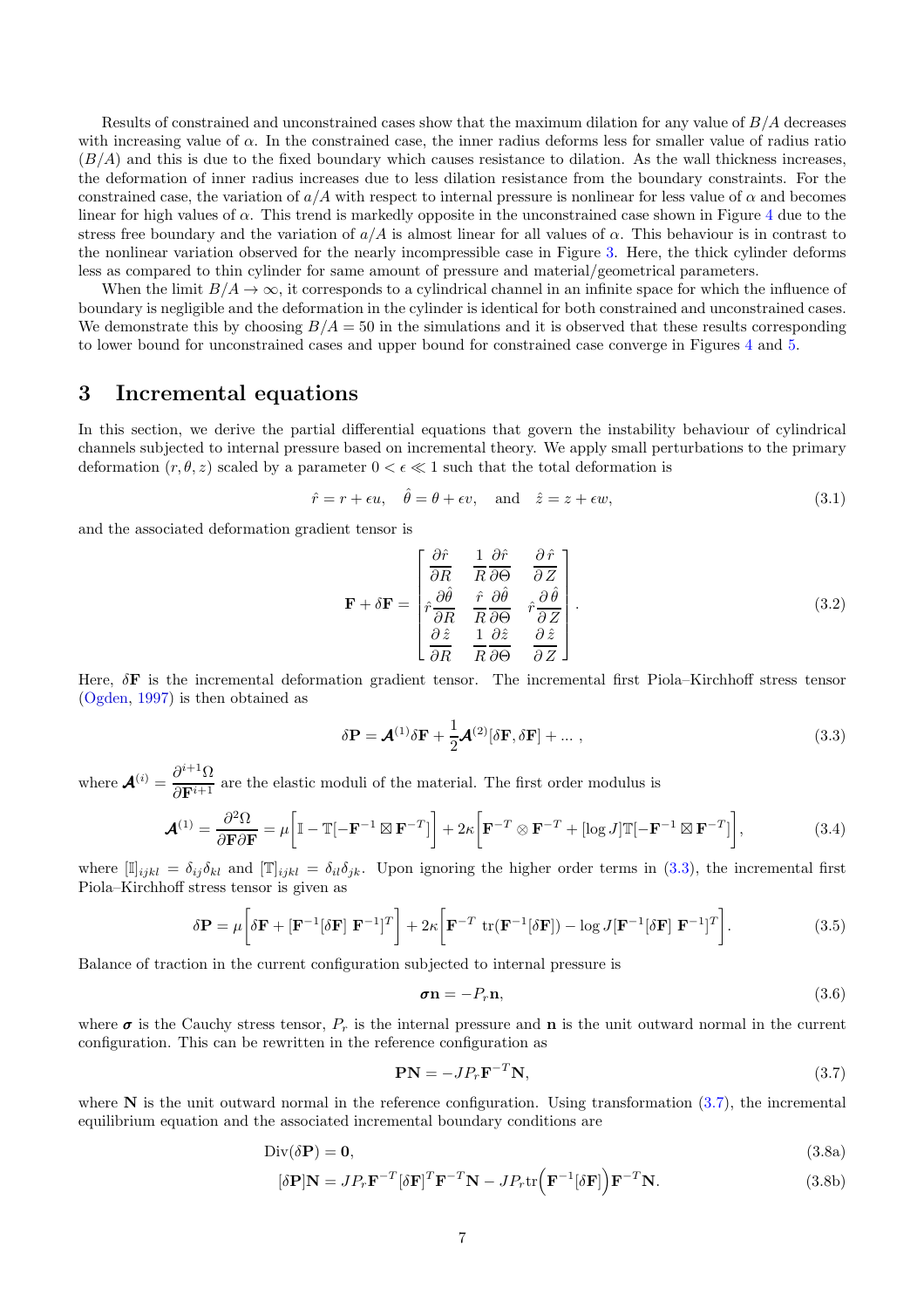The detailed mathematical derivations associated with equations  $(3.4) - (3.8)$  $(3.4) - (3.8)$  are presented in Appendix [A.](#page-18-0) In this work, we seek two types of bifurcation from the primary solution. The first one is a solution that satisfies the plane strain condition  $(w = 0)$  and causes perturbations in the radial-circumferential direction (i.e., r,  $\theta$  coordinates). The second bifurcation problem is the perturbation of the solution along the radial-axial direction (i.e.,  $r, z$  coordinates) and no variation along the circumferential coordinate, that is,  $v = 0$ . The bifurcation along the axial direction is also possible by perturbing the primary solution only along radial component of the cylinder i.e.,  $v = w = 0$  in contrast to the latter case of bifurcation.

### <span id="page-7-1"></span>3.1 Perturbation along the circumferential direction

We first apply small perturbations to the principal solution by choosing  $0 < \epsilon \ll 1$  which satisfy the plane strain condition such that,

$$
\hat{r}(R,\Theta) = r(R) + \epsilon u(R,\Theta), \qquad \hat{\theta}(R,\Theta) = \Theta + \epsilon v(R,\Theta), \qquad (3.9)
$$

where  $r = r(R)$ ,  $\theta = \Theta$  are the primary solution and  $(\hat{r}, \hat{\theta})$  represent the deformation function upon perturbation. The associated two-dimensional deformation gradient and its increment are

$$
\mathbf{F} = \begin{bmatrix} \lambda_r & 0 \\ 0 & \lambda_\theta \end{bmatrix}, \qquad \delta \mathbf{F} = \begin{bmatrix} \frac{\partial u}{\partial R} & \frac{1}{R} \frac{\partial u}{\partial \Theta} \\ r \frac{\partial v}{\partial R} & \frac{r}{R} \frac{\partial v}{\partial \Theta} \end{bmatrix}.
$$
 (3.10)

Consider a sinusoidal perturbation as an ansatz

<span id="page-7-0"></span>
$$
u(R, \Theta) = \Delta f(R) \cos(n\Theta), \quad \text{and} \quad v(R, \Theta) = \Delta g(R) \sin(n\Theta), \tag{3.11}
$$

where 'n' denotes the wave number in circumferential direction. On substituting  $(3.11)$  in the equilibrium equation [\(3.8a\)](#page-6-5) and collecting only  $O(\epsilon)$  terms, we obtain the incremental differential equations for the functions  $\Delta f$  and  $\Delta q$  as

$$
-r'r^{2}R^{2}\left[-\alpha r'^{2}+2\log\left(\frac{rr'}{R}\right)-2-\alpha\right]\Delta f''
$$
  
+
$$
+rR\left[\left[2r''rR-r'r\right]2\log\left(\frac{rr'}{R}\right)+r'^{3}r\alpha-6r''rR-2r''rR\alpha-2r'^{2}R+4r'r+r'r\alpha\right]\Delta f'
$$
  
+
$$
+r'\left[-r'^{2}r^{2}\alpha n^{2}+r'^{2}R^{2}2\log\left(\frac{rr'}{R}\right)-2r''rR^{2}-r'^{2}r^{2}\alpha-4r'^{2}R^{2}-r'^{2}R^{2}\alpha+2r'rR\right]\Delta f
$$
  

$$
-r'^{2}r^{2}R^{2}n\left[2\log\left(\frac{rr'}{R}\right)-2-\alpha\right]\Delta g'
$$
  
+
$$
r'rn\left[2\log\left(\frac{rr'}{R}\right)r'^{2}R^{2}-2r''rR^{2}-r'^{2}r^{2}\alpha-2r'^{2}R^{2}-r'^{2}R^{2}\alpha+2r'rR\right]\Delta g=0,
$$
(3.12)  

$$
\left[r'^{2}r^{2}R^{2}\alpha\right]\Delta g''-r'rR\left[-r'^{2}R\alpha+2\log\left(\frac{rr'}{R}\right)R-r'r\alpha-R\alpha\right]\Delta g'
$$
  

$$
r'^{2}n^{2}\left[2\log\left(\frac{rr'}{R}\right)R^{2}-r^{2}\alpha-2R^{2}-R^{2}\alpha\right]\Delta g+r'R^{2}n\left[2\log\left(\frac{rr'}{R}\right)-2-\alpha\right]\Delta f'
$$
  

$$
-n\left[\left[r''R^{2}-r'R\right]2\log\left(\frac{rr'}{R}\right)-2r''R^{2}-r''R^{2}\alpha+2r'^{2}r\alpha+2r'R+r'R\alpha\right]\Delta f=0,
$$
(3.13)

and the associated boundary condition [\(3.8b\)](#page-6-6) is rewritten as

<span id="page-7-4"></span><span id="page-7-3"></span><span id="page-7-2"></span>
$$
\begin{bmatrix}\n\delta P_{rR} & \delta P_{r\Theta} \\
\delta P_{\theta R} & \delta P_{\theta \Theta}\n\end{bmatrix}\n\begin{bmatrix}\n1 \\
0\n\end{bmatrix} = J P_r \mathbf{F}^{-T} [\delta \mathbf{F}]^T \mathbf{F}^{-T} \begin{bmatrix}\n1 \\
0\n\end{bmatrix} - J P_r \text{tr}(\mathbf{F}^{-1} \delta \mathbf{F}) \mathbf{F}^{-T} \begin{bmatrix}\n1 \\
0\n\end{bmatrix}.
$$
\n(3.14)

The inner and outer boundary conditions for constrained cylinder are derived by collecting the linear order terms in  $\epsilon$ 

$$
[2r'A\kappa]\Delta f - r\bigg[-r'^2A\mu + A\bigg[2\kappa \log\bigg(\frac{rr'}{A}\bigg)\bigg] + rr'P_r - 2A\kappa - A\mu\bigg]\Delta f'
$$
  
+ 
$$
[2rr'A\kappa n]\Delta g = 0,
$$
 at  $R = A$ ,  

$$
n\bigg[A\bigg[2\kappa \log\bigg(\frac{rr'}{A}\bigg)\bigg] + rr'P_r - A\mu\bigg]\Delta f + [Ar^2r'\mu]\Delta g = 0,
$$
 (3.15a)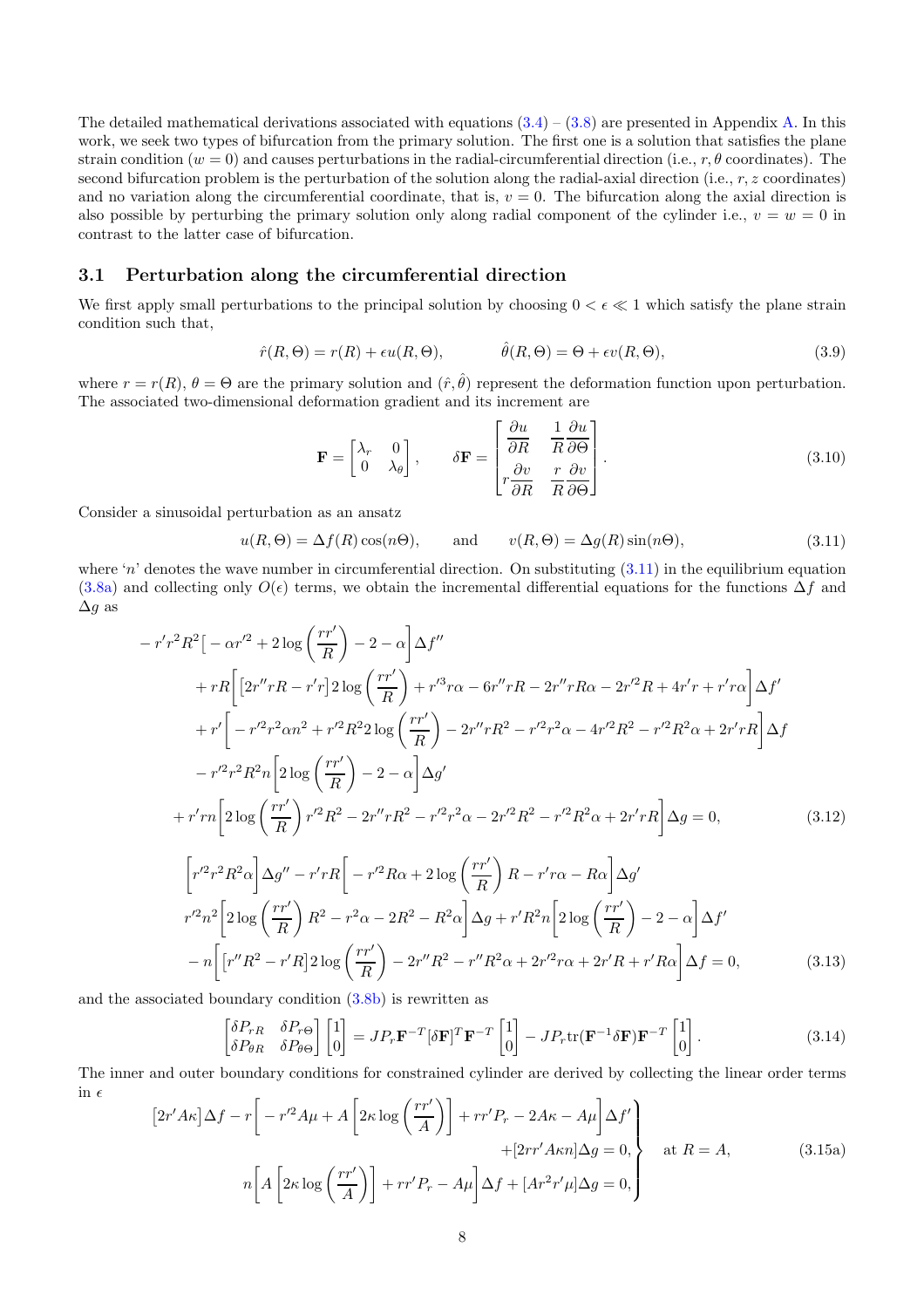<span id="page-8-1"></span>
$$
\Delta f = \Delta g = 0 \qquad \qquad \text{at } R = B,\tag{3.15b}
$$

### <span id="page-8-2"></span>3.2 Perturbation along the axial direction

In this section, we apply small increments  $(0 < \epsilon \ll 1)$  to the principal solution with perturbations along the axial direction satisfying axisymmetry such that

$$
\hat{r} = r(R) + \epsilon \ U(R, Z), \qquad \hat{\theta} = \Theta, \qquad \hat{z} = Z + \epsilon \ W(R, Z). \tag{3.16}
$$

The deformation gradient and the corresponding incremental deformation gradient tensor are obtained by collecting  $O(\epsilon)$  terms as

$$
\mathbf{F} = \begin{bmatrix} \lambda_r & 0 & 0 \\ 0 & \lambda_\theta & 0 \\ 0 & 0 & 1 \end{bmatrix}, \qquad \delta \mathbf{F} = \begin{bmatrix} \frac{\partial U}{\partial R} & 0 & \frac{\partial U}{\partial Z} \\ 0 & \frac{U}{R} & 0 \\ \frac{\partial W}{\partial R} & 0 & \frac{\partial W}{\partial Z} \end{bmatrix}, \tag{3.17}
$$

where,  $r = r(R)$ ,  $\theta = \Theta$ ,  $z = Z$  is the primary solution. We consider the following ansatz

<span id="page-8-0"></span>
$$
U(R,Z) = \Delta \bar{f}(R) \cos\left(m\frac{2\pi}{L}Z\right), \text{ and } W(R,Z) = \Delta \bar{h}(R) \sin\left(m\frac{2\pi}{L}Z\right). \tag{3.18}
$$

Here, 'm' represents the wavenumber along the axial direction. We take the analysis domain in  $Z$  direction as  $0 < Z < L$ , where L is the length of the cylinder. Upon substituting  $(3.18)$  in the equilibrium equation  $(3.8a)$  and collecting  $O(\epsilon)$  terms, we obtain the incremental ODEs for  $\Delta \bar{f}$  and  $\Delta \bar{h}$  as

<span id="page-8-3"></span>
$$
\Delta \bar{f}'' = -\frac{1}{c_1} \left[ c_2 \Delta \bar{f}' + c_3 \Delta \bar{f} + c_4 \Delta \bar{h}' + c_5 \Delta \bar{h} \right],
$$
  
\n
$$
\Delta \bar{h}'' = -\frac{1}{d_1} \left[ d_2 \Delta \bar{h}' + d_3 \Delta \bar{h} + d_4 \Delta \bar{f}' + d_5 \Delta \bar{f} \right],
$$
\n(3.19)

where

$$
c_1 = r'r^2R^2 \left[ r'^2 \alpha - 2\log\left(\frac{rr'}{R}\right) + 2 + \alpha \right],
$$
  
\n
$$
c_2 = rR \left[ r'^3 r \alpha + \left[ 2rr''R - r'r \right] 2\log\left(\frac{rr'}{R}\right) - 2r'^2 R - 6rr''R - 2rr''R\alpha + 4r'r + r'r\alpha \right],
$$
  
\n
$$
c_3 = -r' \left[ r'^2 r^2 R^2 \alpha \left[ m \frac{2\pi}{L} \right]^2 - 2\log\left(\frac{rr'}{R}\right) r'^2 R^2 + r'^2 r^2 \alpha + 4r'^2 R^2 + r'^2 R^2 \alpha + 2rr''R^2 - 2r'rR \right],
$$
  
\n
$$
c_4 = -r'^2 r^2 R^2 m \frac{2\pi}{L} \left[ 2\log\left(\frac{rr'}{R}\right) - 2 - \alpha \right], \qquad c_5 = -2r'rRm \frac{2\pi}{L} \left[ r'^2 R + rr''R - r'r \right].
$$

$$
d_1 = r'^2 R \alpha, \qquad d_2 = r'^2 \alpha, \qquad d_3 = \left[ m \frac{2\pi}{L} \right]^2 R r'^2 \left[ 2 \log \left( \frac{r r'}{R} \right) - 2 - 2\alpha \right]
$$
  

$$
d_4 = r' R m \frac{2\pi}{L} \left[ 2 \log \left( \frac{r r'}{R} \right) - 2 - \alpha \right],
$$
  

$$
d_5 = m \frac{2\pi}{L} \left[ r' - r'' R \right] 2 \log \left( \frac{r r'}{R} \right) + 2r'' R + r'' R \alpha - 2r' - r' \alpha \right].
$$

The boundary condition [\(3.8b\)](#page-6-6) for constrained cylinder is given by

$$
c_{11}\Delta \bar{f} + c_{22}\Delta \bar{f}' + c_{33}\Delta \bar{h} = 0, d_{11}\Delta \bar{f} + d_{44}\Delta \bar{h}' = 0,
$$
 at  $R = A,$  (3.20a)

$$
\Delta \bar{f} = \Delta \bar{h} = 0 \quad \text{at} \quad R = B,
$$
\n(3.20b)

,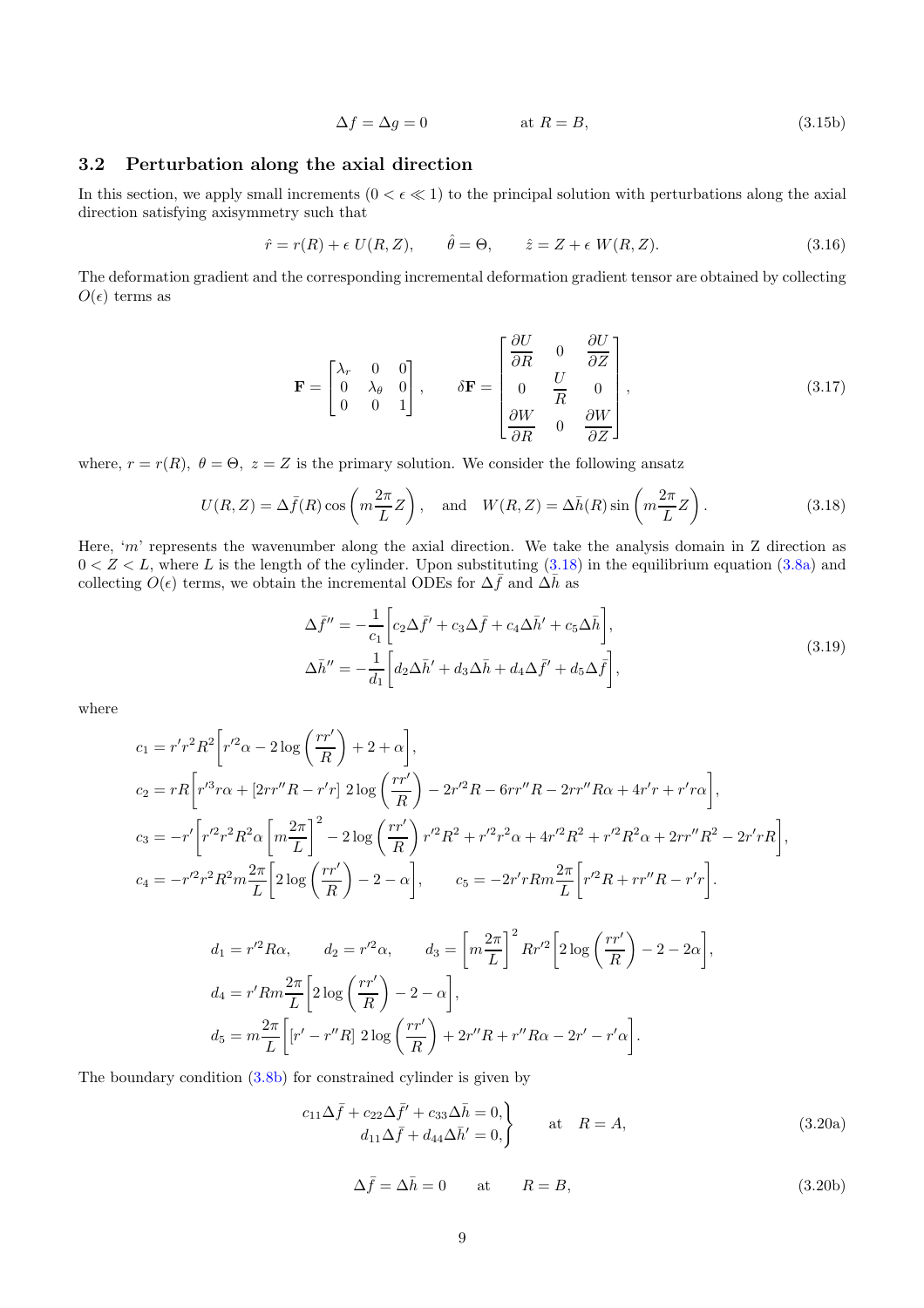where the coefficients are defined as

$$
c_{11} = 2r'A, \t c_{22} = -r \left[ -r'^2 A\alpha + 2\log\left(\frac{rr'}{A}\right)A + r\tilde{P}r' - 2A - A\alpha \right],
$$
  

$$
c_{33} = 2rr'Am\frac{2\pi}{L}, \t d_{11} = m\frac{2\pi}{L} \left[ 2\log\left(\frac{rr'}{A}\right)A + r\tilde{P}r' - A\alpha \right], \t d_{44} = \alpha r'A.
$$

#### 3.2.1 Perturbation only along radial component

In this case, we apply small increments  $(0 < \epsilon < 1)$  to the principal solution considering  $W = 0$  in contrast to [\(3.16\)](#page-8-1). We seek the bifurcation solution in the axial direction of a cylinder by perturbing only radial component using the following ansatz

<span id="page-9-1"></span>
$$
\widetilde{r}(R, Z) = r(R) + \epsilon \Delta \widetilde{f}(R) \cos \left(\widetilde{m} \frac{2\pi}{L} Z\right), \quad \widetilde{\theta} = \Theta, \text{ and } \widetilde{z} = Z,
$$
\n(3.21)

where  $(\tilde{r}, \tilde{\theta}, \tilde{z})$  denotes the incremental cylindrical coordinates in the deformed configuration. Eq. [\(3.21\)](#page-9-1) is attributed to the presence of only radial strain which resists the applied pressure in the axial bifurcation case. However, in Section [3.1,](#page-7-1) the applied internal pressure is resisted by radial as well as the circumferential strain in the cylinder. Here, on substituting  $(3.21)$  in  $(3.8a)$  and collecting the first order  $\epsilon$  terms, we obtain the incremental ODE for the function  $\Delta \tilde{f}$  alone as

$$
r'r^{2}R^{2}\left[r'^{2}\alpha - 2\log\left(\frac{rr'}{R}\right) + 2 + \alpha\right]\Delta\bar{f}
$$
  
+  $rR\left[r'^{3}r\alpha + [2rr''R - r'r] 2\log\left(\frac{rr'}{R}\right) - 2r'^{2}R - 6rr''R - 2rr''R\alpha + 4r'r + r'r\alpha\right]\Delta\tilde{f}$   
-  $r'\left[r'^{2}r^{2}R^{2}\alpha\left[\tilde{m}\frac{2\pi}{L}\right]^{2} - 2\log\left(\frac{rr'}{R}\right)r'^{2}R^{2} + r'^{2}r^{2}\alpha + 4r'^{2}R^{2} + r'^{2}R^{2}\alpha + 2rr''R^{2} - 2r'rR\right]\Delta\tilde{f} = 0.$  (3.22)

The inner and the outer surface boundary conditions [\(3.8b\)](#page-6-6) for the constrained cylinder are

$$
[2r'A]\Delta \tilde{f}' - r \left[ -r'^2 A\alpha + 2\log\left(\frac{rr'}{A}\right)A + r\tilde{P}r' - 2A - A\alpha \right] \Delta f = 0, \text{ at } R = A,
$$
 (3.23a)

$$
\Delta \tilde{f} = 0, \quad \text{at} \quad R = B,\tag{3.23b}
$$

and the boundary conditions for the unconstrained cylinder are

$$
[2r'A]\Delta \tilde{f}' - r \left[ -r'^2 A\alpha + 2\log\left(\frac{rr'}{A}\right)A + r\tilde{P}r' - 2A - A\alpha \right] \Delta \tilde{f} = 0, \text{ at } R = A,
$$
 (3.24a)

$$
[2r'B]\Delta \tilde{f}' - r \left[ -r'^2 B\alpha + 2 \log \left( \frac{rr'}{B} \right) B - 2B - B\alpha \right] \Delta \tilde{f} = 0, \text{ at } R = B.
$$
 (3.24b)

### <span id="page-9-0"></span>4 Numerical solution and discussion

The ODEs derived in Sections [3.1](#page-7-1) – [3.2](#page-8-2) are reformulated in Appendix [B](#page-18-1) for ease of numerical solution. We compute the numerical solution using a shooting method [\(Haughton and Ogden,](#page-17-13) [1979b](#page-17-13); [Saxena](#page-17-17), [2018\)](#page-17-17) as well as the compound matrix method [\(Haughton and Orr](#page-17-18), [1997;](#page-17-18) [Haughton,](#page-17-19) [2008;](#page-17-19) [Mehta et al.](#page-17-20), [2021\)](#page-17-20). A detailed explanation of the compound matrix method and shooting method with associated mathematical equations is given in Appendix [C.](#page-23-0)

#### 4.1 Comparison of the numerical schemes

Shooting method and the compound matrix method are implemented in the Matlab 2018a programming environment. The ode45 ODE solver that implements an explicit Runge–Kutta method and fminsearchbnd optimisation subroutine [\(D'Errico,](#page-16-9) [2021\)](#page-16-9) based on Nelder–Mead simplex algorithm is used. A tolerance value of 10−<sup>8</sup> is chosen to compute the bifurcation solution. Both the methods compute the same results, but the compound matrix method is approximately three times faster than the shooting method. As an example, on a computer with an 8 core, 2.10 GHz processor and 48 GB of RAM, computation of the curve corresponding to  $\alpha = 1, n = 1$  in Figure [6a](#page-10-0) takes 90 seconds using the compound matrix method and 337 seconds using the shooting method.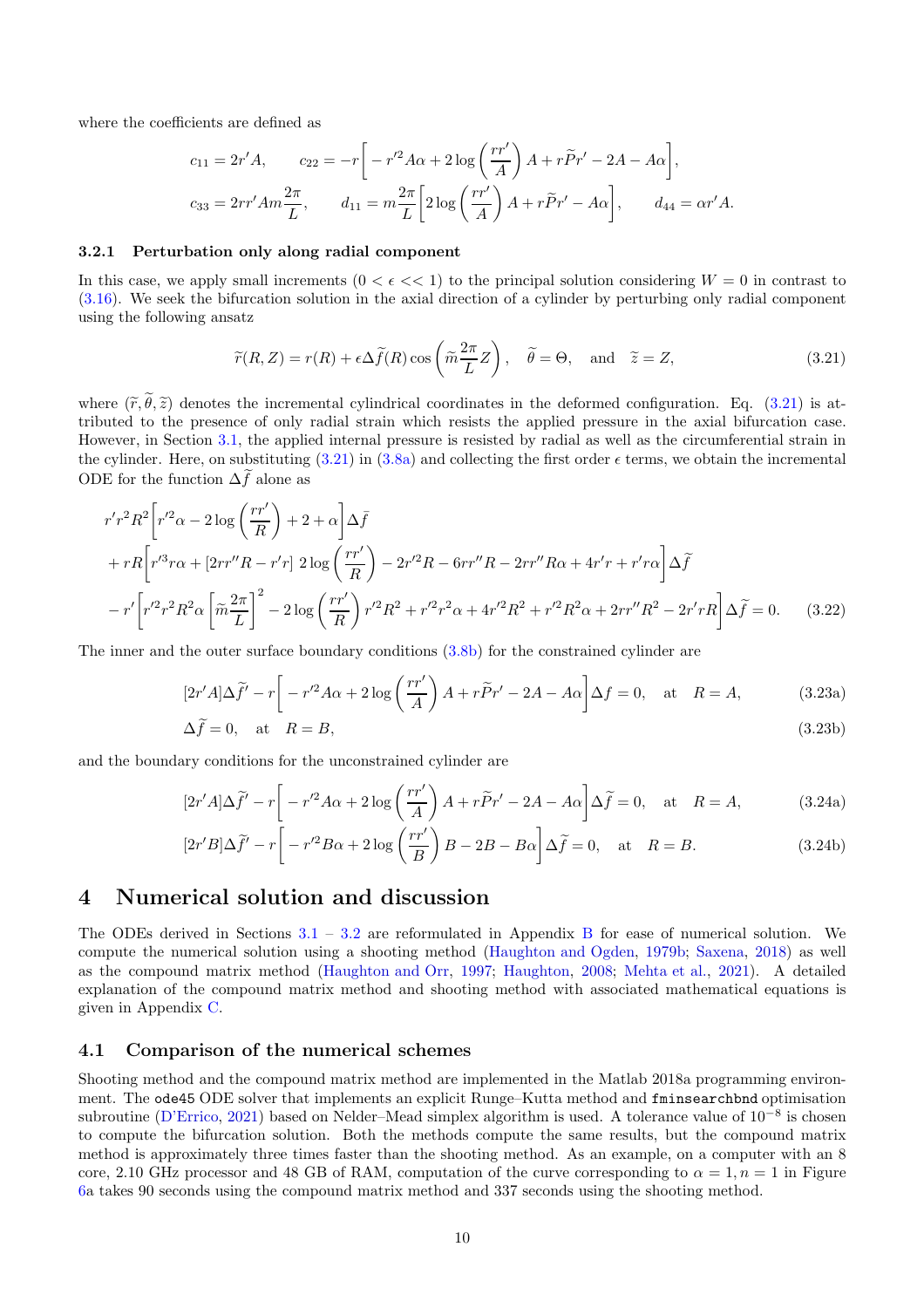

<span id="page-10-0"></span>Figure 6: Dependence of the critical dimensionless pressure on the radius ratio  $B/A$  for bifurcation in the circumferential direction (mode number is denoted by n) of a constrained cylinder at (a)  $\alpha = 1$ , and (b)  $\alpha = 5$ .

### 4.2 Bifurcation of solution for a constrained cylinder

The critical pressure to induce bifurcation in the circumferential direction is computed numerically by solving the equations  $(B.2)$  and  $(B.3)$  subjected to the boundary conditions  $(B.4)$  and  $(B.5)$ . Variation of the critical pressure with respect to the radius ratio  $(B/A)$  and material parameter  $\alpha$  is shown in Figures [6](#page-10-0) and [7,](#page-11-0) respectively. Figure [6](#page-10-0) shows that the critical pressure monotonically decreases with the increase in wall thickness, but its magnitude increases with the value of  $\alpha$ . Due to boundary constraints, thick cylinders withstand large deformation compared to thin cylinders and thus undergo instability at a lower critical pressure than thin cylinders. For  $\alpha = 1$ , the bifurcation solution of  $n = 1$  requires higher pressure than the other modes suggesting that a bifurcation with higher mode number is energetically preferred to induce the instability. Figure [6b](#page-10-0) ( $\alpha = 5$ ) shows the critical pressure curves for all modes converge earlier than the results of  $\alpha = 1$ . Figure [7](#page-11-0) shows the variation of critical pressure with respect to  $\alpha$  for a fixed wall-thickness. For the thin cylinder case  $(B/A = 2)$ , the higher modes are energetically preferred as  $\alpha$  is increased. For the thick cylinder case  $(B/A = 5)$ , the first mode  $n = 1$  is preferred with an increase in  $\alpha$  value. The stable region for all the modes with  $B/A = 2$ , and  $\alpha = 1$  is shown in Figure [8](#page-11-1) which indicates the absence of bifurcation below the critical pressure,  $P_{cr} \approx 4$ .

The critical pressure to induce bifurcation in the axial direction is computed by the numerical solution of equations  $(B.9)$  subjected to the boundary conditions  $(B.10)$ . Here, 'k' is a dimensionless number which is a defined as  $k = m(2\pi/L)B$  (see Appendix [B\)](#page-18-1) and can be any positive number as opposed to n that needs to be an integer. Higher value of k corresponds to higher wavenumber  $(m)$  in axial direction. Variation of the critical pressure with the radius ratio  $(B/A)$  is shown in Figure [9](#page-11-2) and against the material parameter  $\alpha$  in Figure [10.](#page-12-0) The red solid pressure curve in Figure [9](#page-11-2) corresponds to the lowest critical pressure obtained by numerical solution of  $(B.12)$  subjected to the boundary conditions  $(B.13)$  and  $(B.14)$ . This bifurcation is obtained for the mode  $k = 5$ and parameter values  $\alpha = 1, 5$ . The non-dimensional number k is a rescaled parameter defined as  $k = \tilde{m}(2\pi/L)B$ . In this case, only an incremental radial strain is induced by the critical pressure which results in the bifurcation solution that corresponds to  $k = 5$ . This critical pressure is much higher than the pressure obtained for the case when both the radial and axial strain resist the critical pressure. Thus, for  $\alpha = 1$ , 5, the bifurcation solution corresponds to  $k = 5$  is energetically preferred over the bifurcation solution of  $\tilde{k} = 5$  to induce the instability in axial direction. The associated mathematical equations are provided in Appendix [B.](#page-18-1)

The variation of critical pressure with  $\alpha$ ,  $B/A$  and k is similar to that seen for the circumferential bifurcation case. However, the magnitude of the critical pressure obtained is smaller for all the values of the parameters chosen. The pressure curves in Figure [9](#page-11-2) converge at higher value of  $B/A > 5$  as compared to Figure [6.](#page-10-0) For the same combination of parameters  $B/A = 2$  and  $\alpha = 1$ , the pressure curves converge to limiting pressure  $P_{cr} \approx 3.3$ when plotted against  $k$ . Thus, a cylinder with constrained boundary subjected to an internal pressure is likely to develop instabilities with perturbations along the axial direction.

### 4.3 Bifurcation of solution for cylinder with a free external boundary

The critical pressure to induce bifurcation in the circumferential direction is computed numerically by solving equations  $(B.2)$  and  $(B.3)$  subjected to stress free boundary conditions  $(B.6)$  and  $(B.7)$ . Variation of the critical pressure with respect to the radius ratio  $(B/A)$  is shown in Figure [11.](#page-13-0)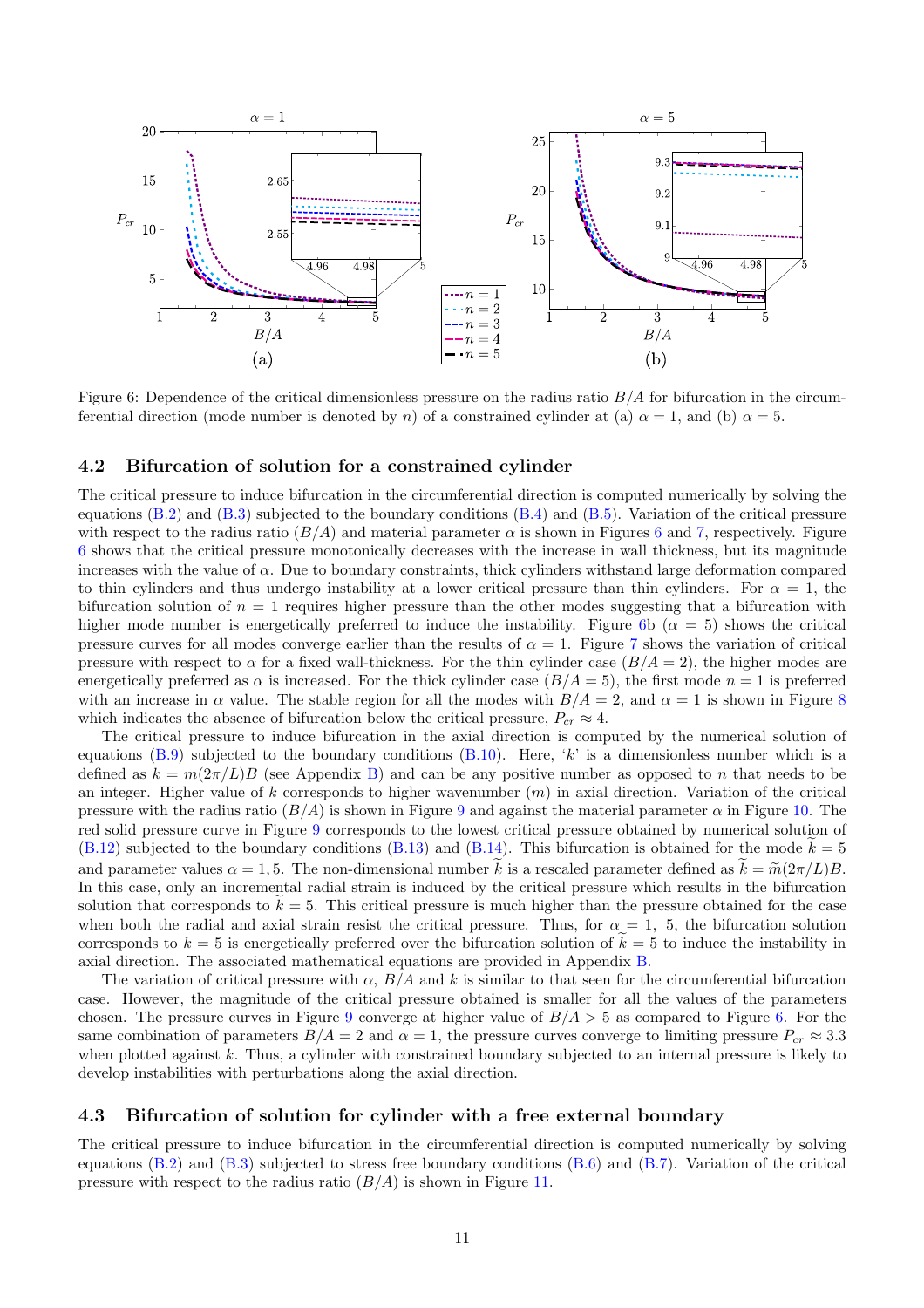

<span id="page-11-0"></span>Figure 7: Dependence of the critical dimensionless pressure on the compressibility factor  $\alpha$  for bifurcation in the circumferential direction with mode number n of a constrained cylinder at (a)  $B/A = 2$ , and (b)  $B/A = 5$ .



<span id="page-11-1"></span>Figure 8: Variation of the critical pressure for circumferential bifurcation of a constrained cylinder with respect to mode number n. It is seen that the curve asymptotically converges to a certain critical pressure value for all higher modes.



<span id="page-11-2"></span>Figure 9: Dependence of the critical dimensionless pressure on the radius ratio  $B/A$  for bifurcation in the axial direction of a constrained cylinder at (a)  $\alpha = 1$ , and (b)  $\alpha = 5$ . The pressure curve associated with k is obtained by perturbing the principal solution in radial as well as axial component of a constrained cylinder whereas the red solid pressure curve corresponds  $k = 5$  is obtained by perturbing the primary solution only along the radial component of the constrained cylinder.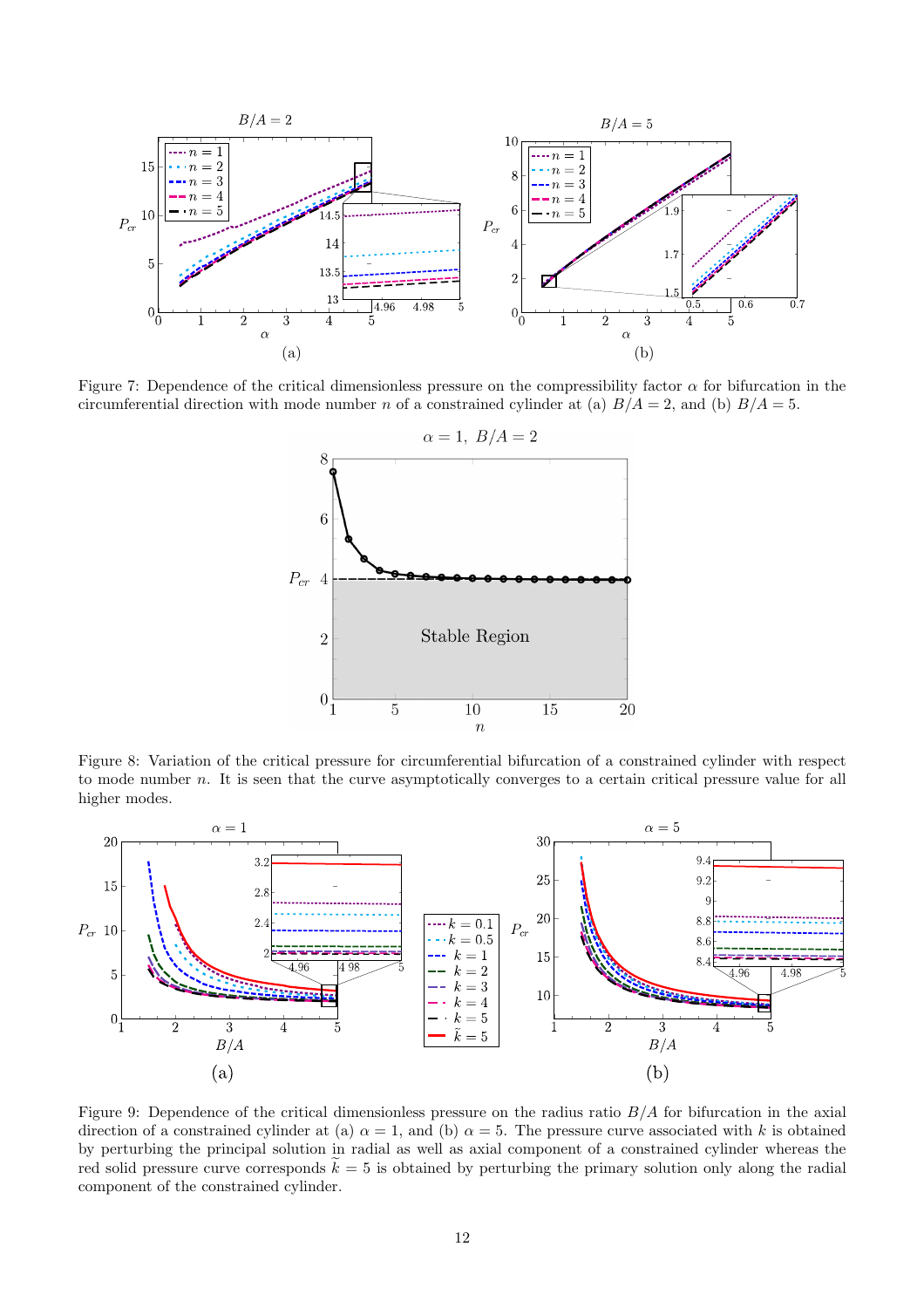

<span id="page-12-0"></span>Figure 10: Dependence of the critical dimensionless pressure on the compressibility factor  $\alpha$  for bifurcation in the axial direction of a constrained cylinder at (a)  $B/A = 2$ , and (b)  $B/A = 5$ . The pressure curve associated with  $k = 5$  attains a lower bound.

The behaviour in this case is markedly different from the constrained cylinder case. The critical pressure first rises, reaches a maximum, and then falls upon increasing the  $B/A$  ratio for all the modes considered that leads to bifurcation in thick cylinders. For higher  $\alpha$ , the stiffness of cylindrical tube increases which results in higher extrema of critical pressure. For  $\alpha = 0.5$ , 1, the mode  $n = 1$  requires less energy to induce instability compared to other modes except for lesser  $B/A$  ratios as evident from the Figure [11.](#page-13-0) Also, for  $\alpha = 5$ , no solutions are obtained for  $n = 1, 2$  and instability appears only for  $n > 3$ . The value of critical pressure for all the modes with  $n > 1$ converge as  $B/A$  increases.

The critical pressure to induce bifurcation in the axial direction is computed by the numerical solution of equations [\(B.9\)](#page-20-0) along with the boundary conditions [\(B.10a\)](#page-20-2) and [\(B.11\)](#page-20-3). Variation of the critical pressure verses radius ratio  $(B/A)$  and material parameter  $\alpha$  are shown in Figure [12](#page-13-1) and Figure [13,](#page-13-2) respectively. The variation of critical pressure with  $B/A$  is opposite to that observed in the case of a constrained cylinder.  $P_{cr}$  increases nonlinearly with increase in the ratio  $B/A$  and all modes converge at higher  $B/A$  ratios. Again, we have shown the onset of axial instability by perturbing only the radial component using  $(3.21)$ . The red solid pressure curve in Figure [12](#page-13-1) is the lowest critical pressure curve obtained by the numerical solution of  $(B.12)$  subjected to unconstrained boundary condition [\(B.13\)](#page-21-1) and [\(B.15\)](#page-21-3) and corresponds to the mode number  $k = 0.1$ . This pressure is much higher due to resistance only from the radial strain as compared to the bifurcation solution of  $k = 0.1$  for  $\alpha = 1, 5$ . Here, the lowest wavenumber corresponds to  $k = 0.1$  is energetically preferred over the other modes for inducing instability along the axial direction of the cylinder. This shows that thick cylinders have more stable behaviour at high inflation pressure and attain wrinkled configuration at a higher value of critical pressure due to large material resistance as compared to thin cylinders. Furthermore, bifurcation for lower modes along axial direction requires less critical pressure than that for circumferential direction suggesting that buckling in axial direction is energetically preferred. The curves for  $k = 0.1$  and  $k = 0.5$  almost coincide with each other and therefore we have not shown the results for lower values of k. Similar trends for threshold pressure with wave length and material stiffness  $(\mu)$ for incompressible cylinder with unconstrained boundary are reported by [Cheewaruangroj et al.](#page-16-4) [\(2019](#page-16-4)). Similar to the constrained cylinder case, increasing the value of  $\alpha$  leads to an increase in the value of the critical pressure as seen in Figure [13.](#page-13-2)

#### <span id="page-12-1"></span>4.4 Comparison of the bifurcation in the axial and circumferential directions

For both the constrained and free cylinders , it is observed that the critical bifurcation pressure in the axial direction is lower than the circumferential direction. This can be seen by comparing the pressure curves corresponding to the lowest wavenumber in axial direction  $(k = 5)$  in Figure [9](#page-11-2) is always lower than the pressure curve corresponds to lowest wavenumber in circumferential direction  $(n = 5)$  in Figure [6](#page-10-0) for a constrained case. This same trend can be seen in unconstrained cylinder for the pressure curves corresponds to lowest wavenumber  $(k = 0.1)$  in axial direction in Figure [12](#page-13-1) and the pressure curve corresponds to  $n = 1$  in circumferential direction in Figure [11.](#page-13-0) Therefore, for a hollow cylinder made of isotropic compressible hyperelastic material, bifurcation always occurs in the axial direction as it require less pressure compared to the circumferential direction. In order to design cylindrical systems that can lead to pattern formation (bifurcation) upon inflation in the circumferential direction, one needs to increase the stiffness in the axial direction as shown below.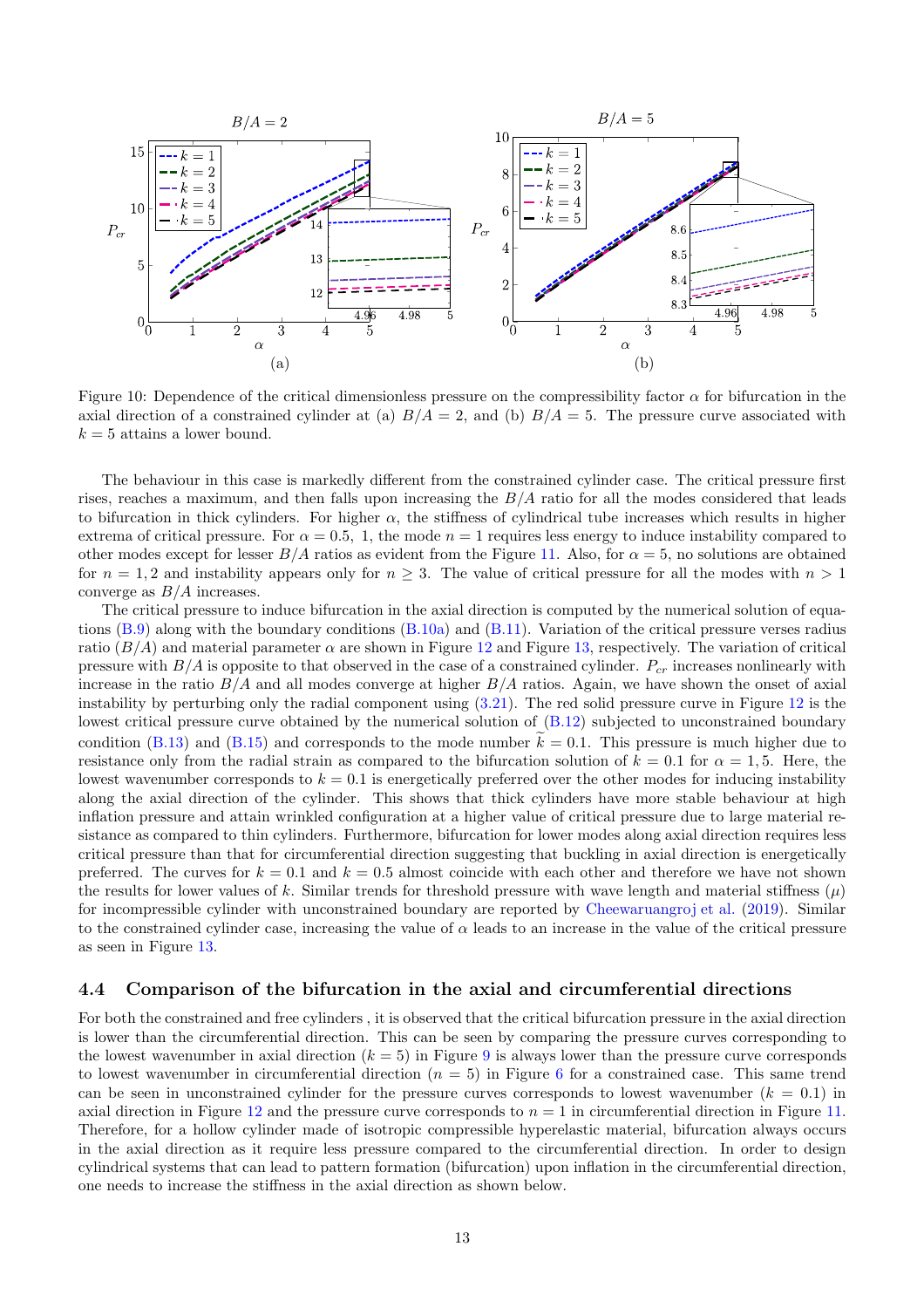

<span id="page-13-0"></span>Figure 11: Variation of the critical pressure against radius ratio B/A for circumferential bifurcation of a cylinder with unconstrained boundary at  $\alpha = 0.5$ , 1 and 5. The lowest mode for  $\alpha = 5$  occurs at  $n = 3$ .



<span id="page-13-1"></span>Figure 12: Critical pressure variation against radius ratio for axially perturbed unconstrained cylinder at a)  $\alpha = 1$ , and b)  $\alpha = 5$ . The pressure curves associated with k is obtained by perturbing the principal solution in radialaxial component of unconstrained cylinder whereas the red solid pressure curve corresponds  $\tilde{k} = 0.1$  is obtained by perturbing the primary solution only along the radial component of the unconstrained cylinder.



<span id="page-13-2"></span>Figure 13: Critical pressure variation against compressibility factor for axially perturbed unconstrained cylinder at a)  $B/A = 2$ , and b)  $B/A = 5$ . The pressure curve associated with  $k = 0.1$  attains a lower bound.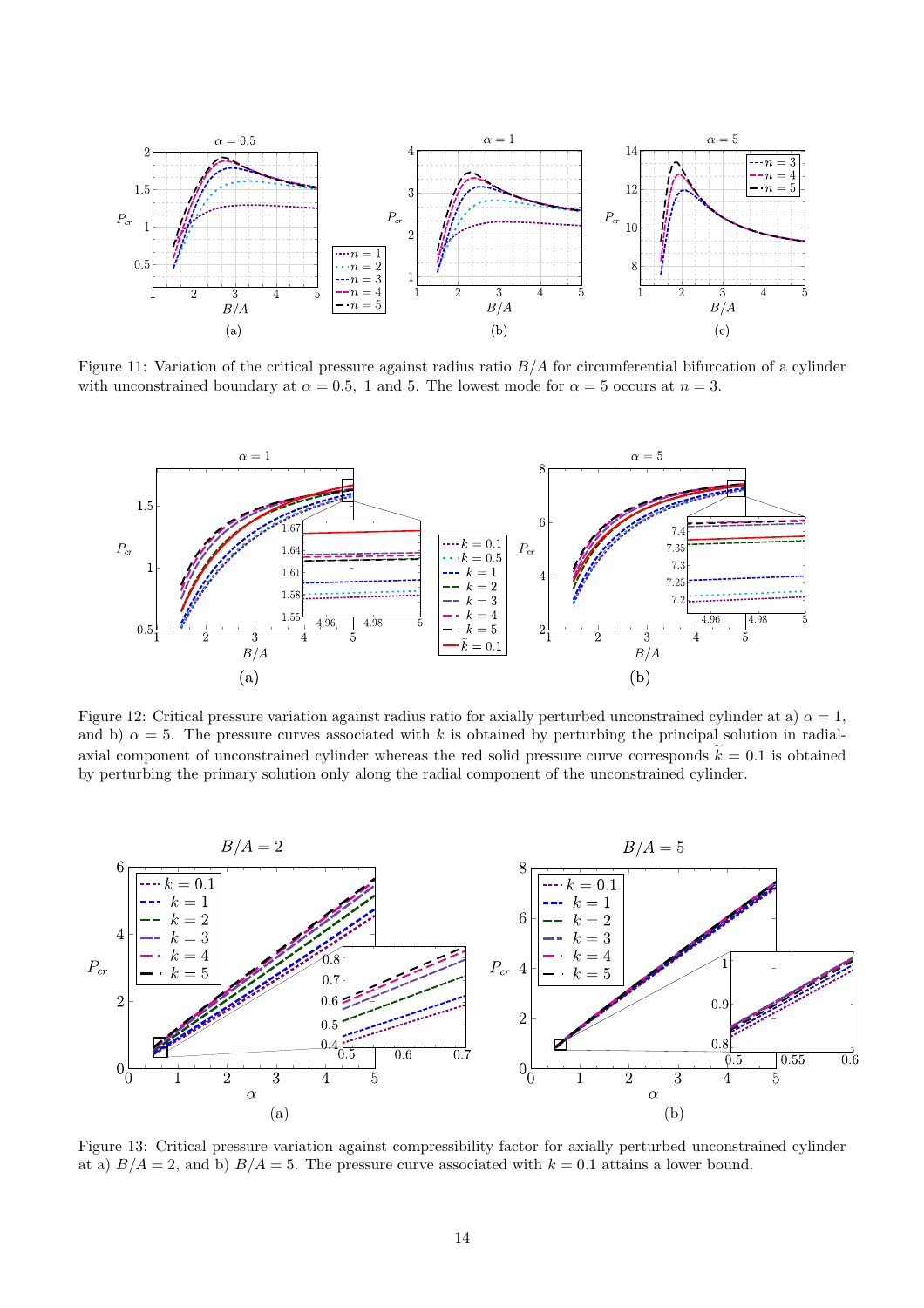#### 4.4.1 Stiffening of the axial direction

Consider the cylinder to be made of an anisotropic (transversely isotropic) material with an additional stiffness along a vector a in the reference configuration (for example, by introduction of continuously distributed fibres orientated along the vector a). For this case, we use the elastic strain energy density function [\(Holzapfel and Ogden](#page-17-21), [2010\)](#page-17-21)

$$
\Omega^*(I_1, I_3, I_4) = \frac{\mu}{2} \big[ I_1 - 3 - \log I_3 \big] + \frac{\kappa}{4} \big[ \log I_3 \big]^2 + \Omega_f(I_4),\tag{4.1}
$$

where  $\Omega_f(I_4) = \frac{k_1}{2k_2}$  $\left[\exp[k_2[I_4-1]^2]-1\right]$ 1 is the energy due to fibre reinforcement,  $k_1 > 0$  is a parameter with units of stress, and  $k_2 > 0$  is dimensionless parameter. The invariant  $I_4 = \mathbf{a} \cdot \mathbf{C} \mathbf{a}$  represents the square of stretch in direction of anisotropy. In this case, the incremental dimensionless first Piola–Kirchhoff stress tensor is obtained as

$$
\frac{\delta \mathbf{P}}{\kappa} = \alpha \left[ \delta \mathbf{F} + [\mathbf{F}^{-1} [\delta \mathbf{F}] \ \mathbf{F}^{-1}]^T \right] + 2 \left[ \mathbf{F}^{-T} \ \text{tr}(\mathbf{F}^{-1} [\delta \mathbf{F}]) - \log J [\mathbf{F}^{-1} [\delta \mathbf{F}] \ \mathbf{F}^{-1}]^T \right] + \left[ 2 \bar{k}_1 \exp [k_2 [I_4 - 1]^2] \left[ 1 + 2k_2 [I_4 - 1] \right] \left[ \mathbf{a} \otimes \mathbf{F} \mathbf{a} \right] \left[ \text{tr} \left( \delta \mathbf{F}^T [\mathbf{a} \otimes \mathbf{F} \mathbf{a}] \right) \right] + 2 \bar{k}_1 [I_4 - 1] \exp [k_2 [I_4 - 1]^2] \left[ \mathbf{a} \otimes \mathbf{a} \right] \text{tr}(\delta \mathbf{F}^T),
$$
\n(4.2)

where  $\bar{k}_1 = k_1/\kappa$  is a dimensionless parameter. In our problem we assume plane strain and that the anisotropy is orientated along the axis of the cylinder that results in  $I_4 = \lambda_Z^2 = 1$  and we obtain

$$
\frac{\delta \mathbf{P}}{\kappa} = \alpha \left[ \delta \mathbf{F} + [\mathbf{F}^{-1} [\delta \mathbf{F}] \ \mathbf{F}^{-1}]^T \right] + 2 \left[ \mathbf{F}^{-T} \ \text{tr}[\mathbf{F}^{-1} [\delta \mathbf{F}]] - \log J [\mathbf{F}^{-1} [\delta \mathbf{F}] \ \mathbf{F}^{-1}]^T \right] + 2 \bar{k}_1 \left[ \mathbf{a} \otimes \mathbf{F} \mathbf{a} \right] \left[ \text{tr} \left( \delta \mathbf{F}^T [\mathbf{a} \otimes \mathbf{F} \mathbf{a}] \right) \right]. \tag{4.3}
$$

Auxiliary calculations to arrive at the above equations are provided in Appendix [D.](#page-25-0)

The stress at the material point not only depend on the deformation gradient **F** but also the fibre direction **a**. For, the cylinder with unit axial stretch  $(\lambda_Z = 1)$ , the incremental stress corresponding to fibre term is independent of the dimensionless parameter  $k_2$ . The influence of stiffening along the axial coordinate on the critical pressure is demonstrated in Figure [14.](#page-15-0) The plots show the variation of critical pressure with thickness for the lowest wave numbers  $(n = 5)$  for circumferential and  $k = 5$  for axially perturbed cylinder. Figure [14a](#page-15-0) (respectively, [14b](#page-15-0)) corresponds to cylinder with constrained outer surface for  $\alpha = 1$  (respectively,  $\alpha = 5$ ). As the stiffness value  $\bar{k}_1$  is increased, the critical pressure required to achieve bifurcation along the axial direction increases significantly for  $B/A \leq 3$  in constrained cylinder. The stiffness value also depends on the material parameter, higher value of  $\alpha$ requires higher stiffening as shown in Figure [14b](#page-15-0). This makes the bifurcation along the circumferential direction more preferable and provides a mechanism for tuning the bifurcation characteristics of such systems. However, in unconstrained cylinder, the stiffening along axial coordinate has no significant effect on critical pressure even for very high stiffening value ( $k_1 = 100$ ) as shown in Figure [14c](#page-15-0). The bifurcation always occurs at lower value of critical pressure in axial direction when compared to circumferential direction for unconstrained cylinder as discussed in the previous Section [4.4.](#page-12-1)

### <span id="page-14-0"></span>5 Conclusion

In summary, we have studied large deformation in internally pressurised thick-walled compressible cylinders made up of soft material due to their widespread applications in biomedical implants, additively manufactured metamaterials, highly flexible/stretchable electronics, soft microfluidic channels and soft robotics.

The extreme internal pressure leads to elastic instability in thick-walled compressible cylindrical channels along the circumferential or axial direction. Incremental deformation theory is applied to derive the governing PDEs for these cylindrical channels. Two types of boundary conditions for the external surface of the cylinder are studied, namely, constrained and unconstrained to comprehend bifurcation phenomenon in the circumferential or axial direction. The resulting incremental differential equations are obtained by perturbing the primary solution along the radial-circumferential as well as radial-axial direction. These equations are numerically solved for both the boundary conditions using compound matrix method and shooting method to obtain the critical internal pressure which induces the instability. We have also investigated the elastic instability in axial direction by perturbing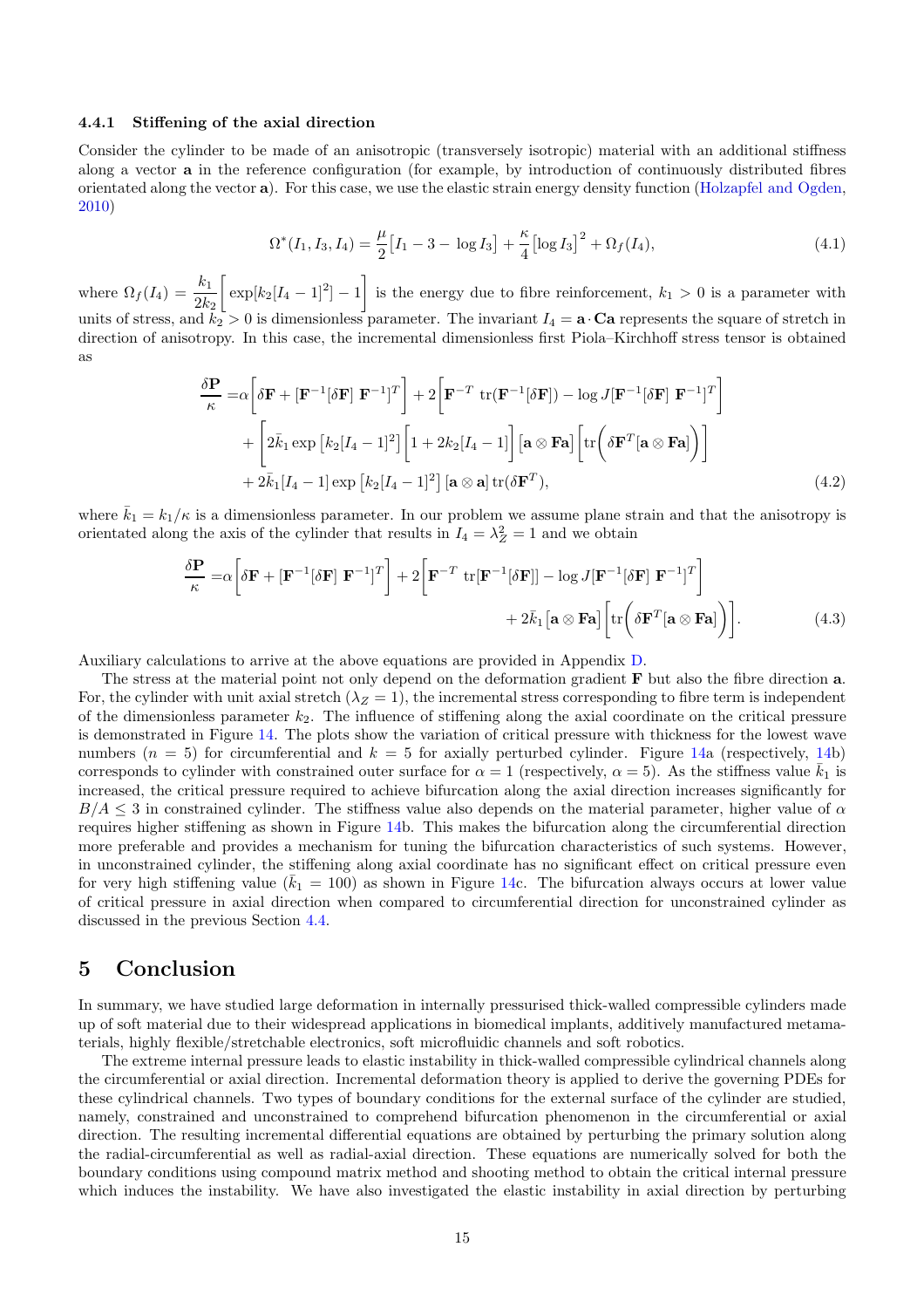

<span id="page-15-0"></span>Figure 14: Variation of the critical pressure against radius ratio for a cylinder reinforced along the axial direction. The solid curve corresponds to bifurcation in the circumferential direction and the dashed curves corresponds to bifurcation in the axial direction for cylinder with a displacement constraint on the external boundary, (a)  $\alpha = 1$ , (b)  $\alpha = 5$  and (c) free external surface with  $\alpha = 1$ .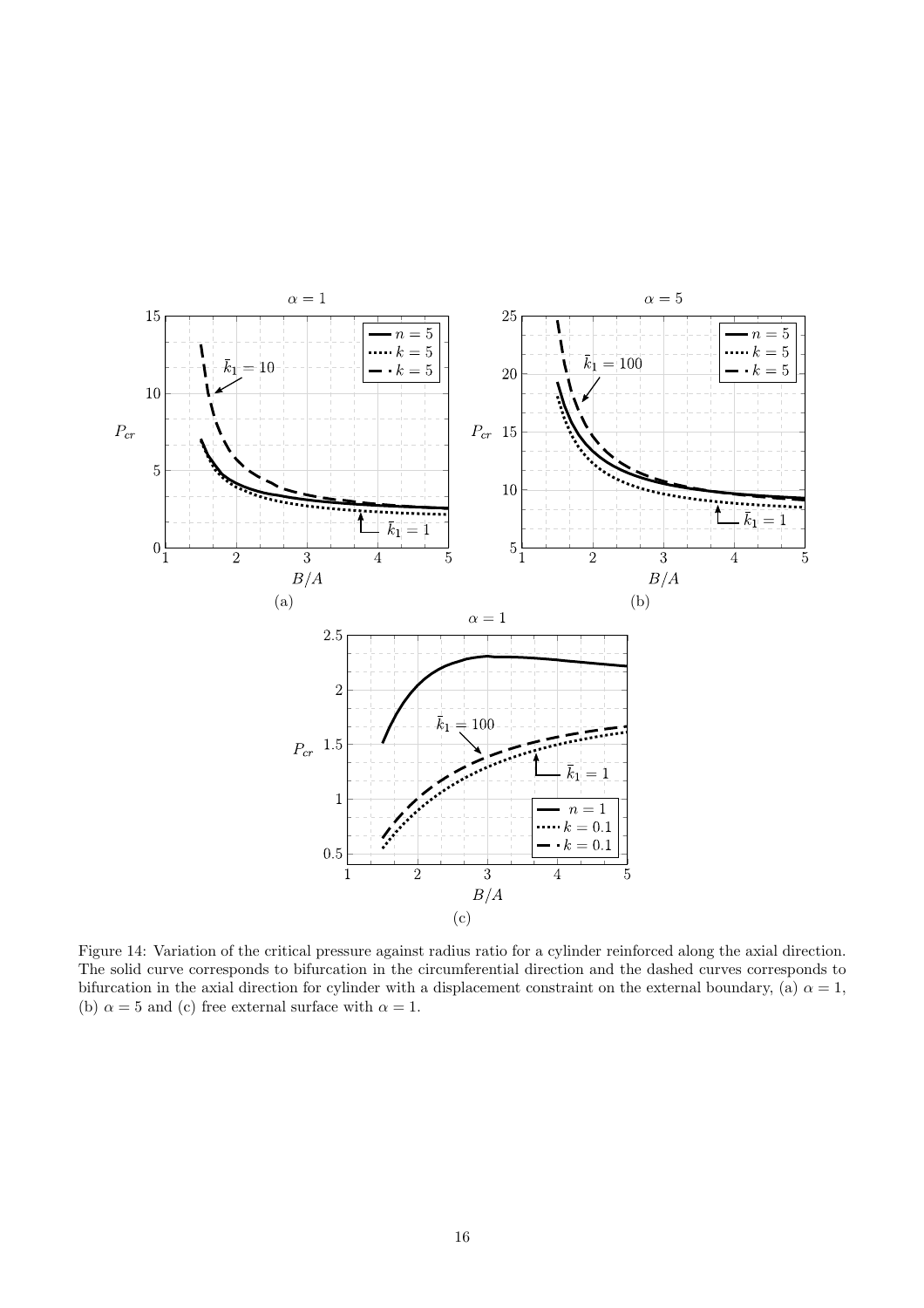the primary solution only along the radial component of the cylinder. This results in higher critical pressure as compared to the critical pressure obtained through generalised radial-axial perturbation for both the boundaries considered. The effect of radius ratio (wall-thickness), compressibility factor and boundary conditions on the critical inflating pressure are systematically studied.

We also demonstrate that the numerical solutions of the resulting ODEs can be computed almost three times faster using compound matrix method as compared to simple shooting method. We observe that the pressure curves associated with constrained external surface have shown opposite behaviour than stress free external surface. The critical pressure decreases with the increase of radius ratio due to the fixed boundary conditions in the constrained cylinder whereas the critical pressure increases with the radius ratio in the unconstrained boundary condition case. For constrained cylinder, the pressure curves asymptotically converges with the increase of wavenumber, therefore bifurcation solution corresponds to higher wavenumber is energetically preferred. The explicit value of critical pressure is difficult to obtain, thus the stable region for the optimised working pressure is provided in which bifurcation is absent. Our computations reveal that for the lowest stable mode, the critical pressure that causes bifurcation in the axial direction is always lower than the critical pressure that causes bifurcation in the circumferential direction. However, this observation does not hold when the axial direction is stiffened with the fibres. The reinforcement of fibres in axial direction causes the bifurcation along the circumferential direction is more preferable in constrained cylinders whereas reinforcement have very less effect on bifurcation solution for unconstrained cylinders. We have restricted ourselves to determine the threshold pressure, but a post-bifurcation analysis may provide insights on the amplitude of wrinkles and stability of wrinkled solution. These avenues are currently under investigation.

### Acknowledgement

Prashant Saxena acknowledges the support of startup funds from the James Watt School of Engineering at the University of Glasgow. The authors thank Prof Ray W Ogden for his valuable suggestions to improve the manuscript.

### References

- <span id="page-16-8"></span>Anani Y. and Rahimi G. "On the stability of internally pressurized thick-walled spherical and cylindrical shells made of functionally graded incompressible hyperelastic material". Latin American Journal of Solids and Structures, 15(4) (2018)
- <span id="page-16-7"></span>Araci I.E., Su B., Quake S.R., and Mandel Y. "An implantable microfluidic device for self-monitoring of intraocular pressure". Nature medicine, 20(9):1074–1078 (2014)
- <span id="page-16-6"></span>Bakiler A.D., Dortdivanlioglu B., and Javili A. "From beams to bilayers: A unifying approach towards instabilities of compressible domains under plane deformations". International Journal of Non-Linear Mechanics, 135(April):103752 (2021)
- <span id="page-16-0"></span>Barrière B., Sekimoto K., and Leibler L. "Peristaltic instability of cylindrical gels". The Journal of chemical physics, 105(4):1735–1738 (1996)
- <span id="page-16-2"></span>Benedict R., Wineman A., and Yang W.H. "The determination of limiting pressure in simultaneous elongation and inflation of nonlinear elastic tubes". International Journal of Solids and Structures, 15(3):241–249 (1979)
- <span id="page-16-5"></span>Cai Z.X. and Fu Y.B. "Effects of pre-stretch, compressibility and material constitution on the perioddoubling secondary bifurcation of a film/substrate bilayer". International Journal of Non-Linear Mechanics, 115(January):11–19 (2019)
- <span id="page-16-4"></span>Cheewaruangroj N., Leonavicius K., Srinivas S., and Biggins J.S. "Peristaltic elastic instability in an inflated cylindrical channel". Physical review letters, 122(6):068003 (2019)
- <span id="page-16-1"></span>Ciarletta P. and Ben Amar M. "Peristaltic patterns for swelling and shrinking of soft cylindrical gels". Soft Matter, 8(6):1760–1763 (2012)
- <span id="page-16-9"></span>D'Errico J. "fminsearchbnd, fminsearchcon (https://www.mathworks.com/matlabcentral/fileexchange/8277 fminsearchbnd-fminsearchcon), MATLAB Central File Exchange." (2021)
- <span id="page-16-3"></span>Fu Y., Pearce S., and Liu K.K. "Post-bifurcation analysis of a thin-walled hyperelastic tube under inflation". International Journal of Non-Linear Mechanics, 43(8):697–706 (2008)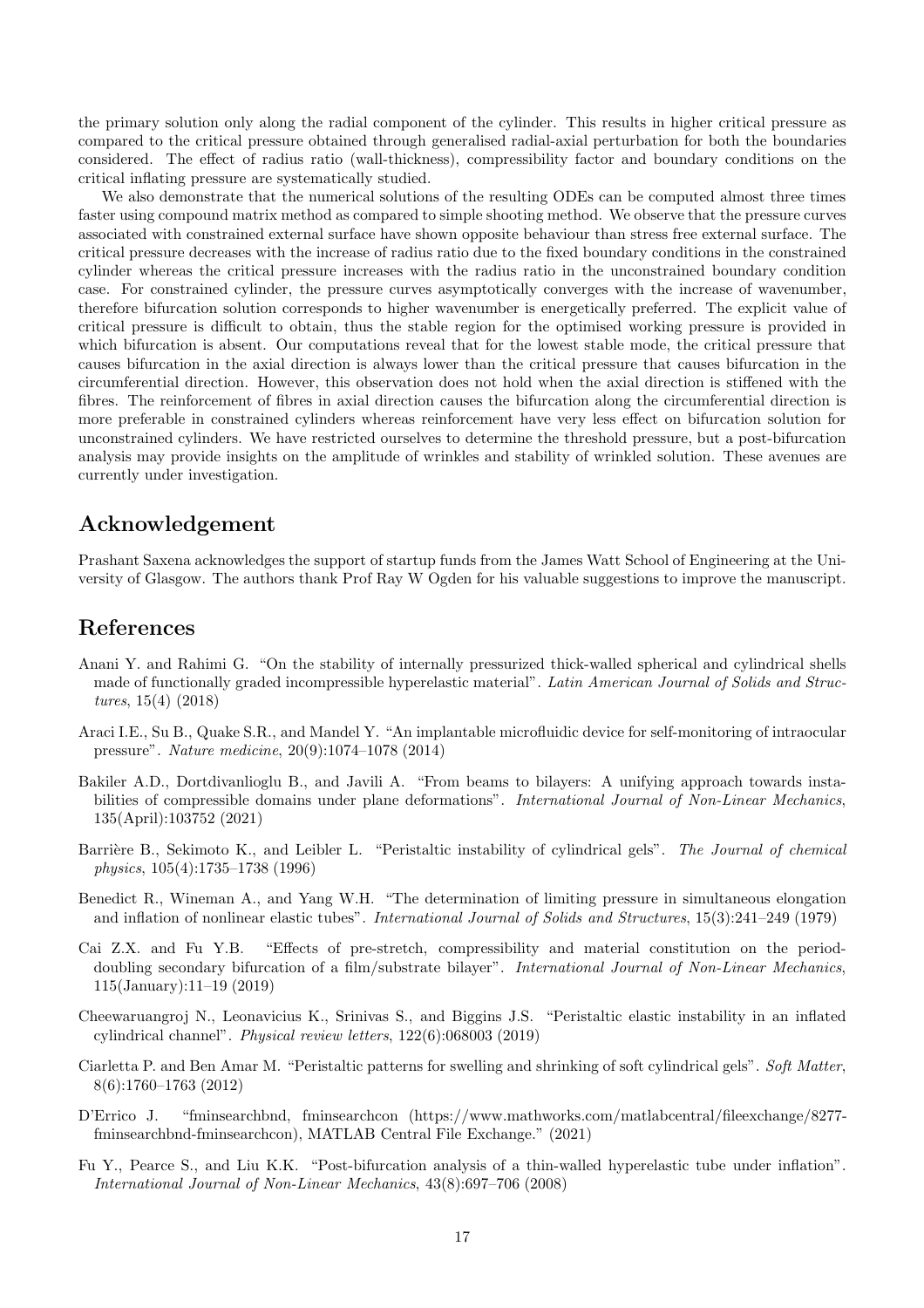- <span id="page-17-6"></span>Hasan A., Paul A., Memic A., and Khademhosseini A. "A multilayered microfluidic blood vessel-like structure". Biomedical microdevices, 17(5):1–13 (2015)
- <span id="page-17-1"></span>Haughton D. and Ogden R. "Bifurcation of inflated circular cylinders of elastic material under axial loading—i. membrane theory for thin-walled tubes". Journal of the Mechanics and Physics of Solids, 27(3):179–212 (1979a)
- <span id="page-17-13"></span>Haughton D. and Ogden R. "Bifurcation of inflated circular cylinders of elastic material under axial loading—ii. exact theory for thick-walled tubes". Journal of the Mechanics and Physics of Solids, 27(5-6):489–512 (1979b)
- <span id="page-17-18"></span>Haughton D. and Orr A. "On the eversion of compressible elastic cylinders". International journal of solids and structures, 34(15):1893–1914 (1997)
- <span id="page-17-19"></span>Haughton D.M. "Evaluation of eigenfunctions from compound matrix variables in non-linear elasticity–i. fourth order systems". Journal of Computational Physics, 227(9):4478–4485 (2008)
- <span id="page-17-3"></span>Hohlfeld E. and Mahadevan L. "Unfolding the sulcus". Physical Review Letters, 106(10):1–4 (2011)
- <span id="page-17-21"></span>Holzapfel G.A. and Ogden R.W. "Constitutive modelling of arteries". Proceedings of the Royal Society A: Mathematical, Physical and Engineering Sciences, 466(2118):1551–1597 (2010)
- <span id="page-17-2"></span>Hong W., Zhao X., and Suo Z. "Formation of creases on the surfaces of elastomers and gels". Applied Physics Letters, 95(11):111901 (2009)
- <span id="page-17-8"></span>Koh A., Kang D., Xue Y., Lee S., Pielak R.M., Kim J., Hwang T., Min S., Banks A., Bastien P. et al. "A soft, wearable microfluidic device for the capture, storage, and colorimetric sensing of sweat". Science translational medicine, 8(366):366ra165–366ra165 (2016)
- <span id="page-17-16"></span>Limbert G. and Kuhl E. "On skin microrelief and the emergence of expression micro-wrinkles". Soft matter, 14(8):1292–1300 (2018)
- <span id="page-17-12"></span>Louf J.F., Lu N.B., O'Connell M.G., Cho H.J., and Datta S.S. "Under pressure: Hydrogel swelling in a granular medium". Science Advances, 7(7):eabd2711 (2021)
- <span id="page-17-20"></span>Mehta S., Raju G., and Saxena P. "Growth induced instabilities in a circular hyperelastic plate". International Journal of Solids and Structures (2021)
- <span id="page-17-0"></span>Moulton D. and Goriely A. "Circumferential buckling instability of a growing cylindrical tube". Journal of the Mechanics and Physics of Solids, 59(3):525–537 (2011)
- <span id="page-17-15"></span>Ogden R.W. Non-linear elastic deformations. Courier Corporation (1997)
- <span id="page-17-9"></span>Rus D. and Tolley M.T. "Design, fabrication and control of soft robots". Nature, 521(7553):467–475 (2015)
- <span id="page-17-14"></span>Sang J., Xing S., Liu H., Li X., Wang J., and Lv Y. "Large deformation analysis and stability analysis of a cylindrical rubber tube under internal pressure". Journal of Theoretical and Applied Mechanics, 55(1):177–188 (2016)
- <span id="page-17-17"></span>Saxena P. "Finite deformations and incremental axisymmetric motions of a magnetoelastic tube". Mathematics and Mechanics of Solids, 23(6):950–983 (2018)
- <span id="page-17-10"></span>Schumacher C., Bickel B., Rys J., Marschner S., Daraio C., and Gross M. "Microstructures to control elasticity in 3d printing". ACM Transactions on Graphics (TOG), 34(4):1–13 (2015)
- <span id="page-17-7"></span>Taghizadeh D., Bagheri A., and Darijani H. "On the hyperelastic pressurized thick-walled spherical shells and cylindrical tubes using the analytical closed-form solutions". International Journal of Applied Mechanics, 7(02):1550027 (2015)
- <span id="page-17-4"></span>Tallinen T. and Biggins J.S. "Mechanics of invagination and folding: Hybridized instabilities when one soft tissue grows on another". Physical Review E,  $92(2):022720$  (2015)
- <span id="page-17-11"></span>Unger M.A., Chou H.P., Thorsen T., Scherer A., and Quake S.R. "Monolithic microfabricated valves and pumps by multilayer soft lithography". Science, 288(5463):113–116 (2000)
- <span id="page-17-5"></span>Velankar S.S., Lai V., and Vaia R.A. "Swelling-induced delamination causes folding of surface-tethered polymer gels". ACS applied materials  $\mathcal{B}$  interfaces, 4(1):24–29 (2012)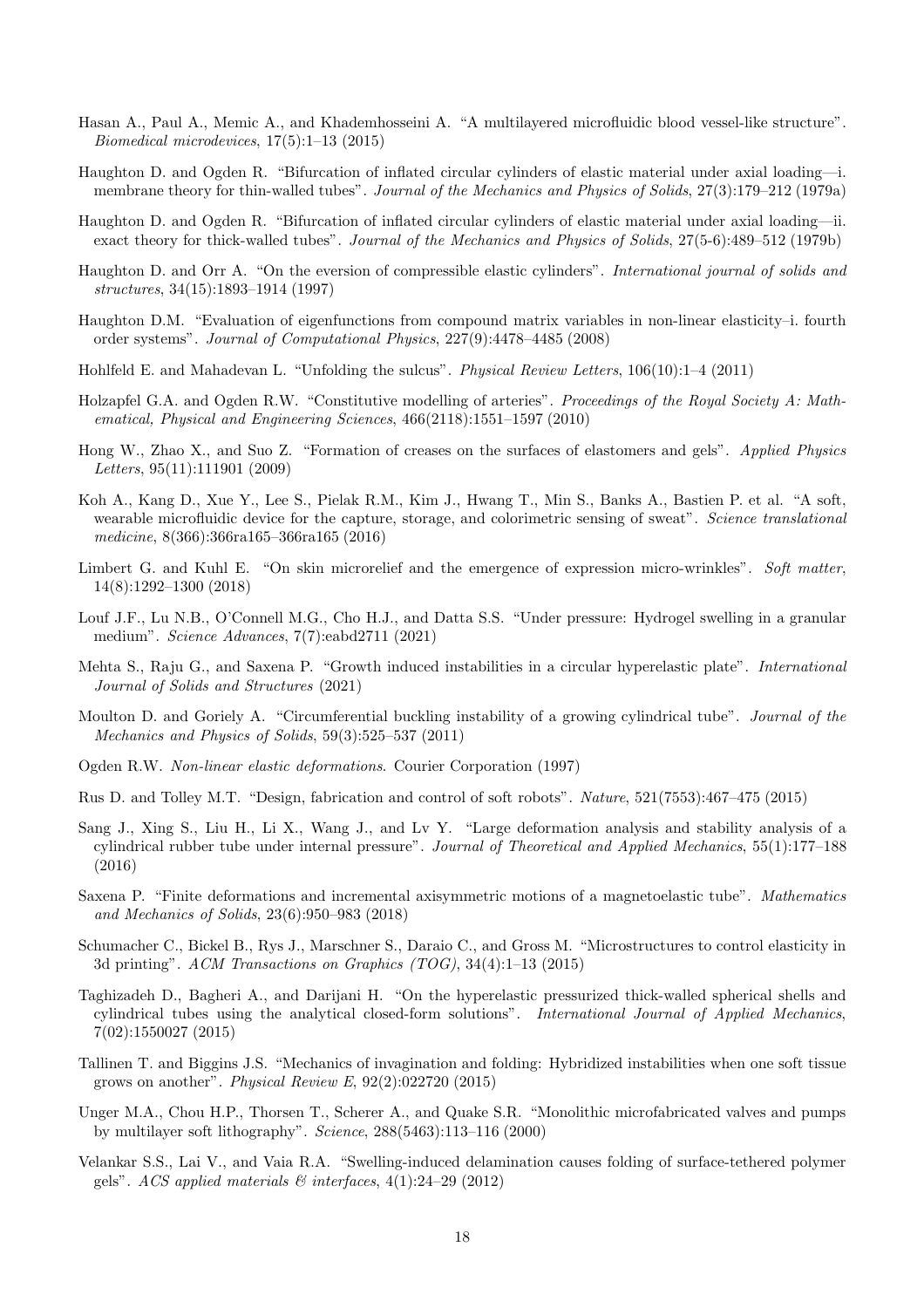# <span id="page-18-0"></span>A Appendix: Incremental stress and traction condition

The incremental stress  $(3.3)$  is rewritten in index notation as

<span id="page-18-2"></span>
$$
[\delta \mathbf{P}]_{ij} = \mathcal{A}_{ijkl}^{(1)} [\delta \mathbf{F}]_{kl},\tag{A.1}
$$

where  $\mathcal{A}_{ijkl}^{(1)}$  is the first order elastic moduli given by

$$
\mathcal{A}_{ijkl}^{(1)} = \mu \bigg[ \delta_{ik} \delta_{jl} - \big[ \mathbb{T} \big[ - \mathbf{F}^{-1} \boxtimes \mathbf{F}^{-T} \big] \big]_{ijkl} \bigg] + 2\kappa \bigg[ [\mathbf{F}^{-T}]_{ij} [\mathbf{F}^{-T}]_{kl} + \log J \big[ \mathbb{T} \big[ - \mathbf{F}^{-1} \boxtimes \mathbf{F}^{-T} \big] \big]_{ijkl} \bigg],
$$
\n
$$
= \mu \bigg[ \delta_{ik} \delta_{jl} + F_{jk}^{-1} F_{il}^{-T} \bigg] + 2\kappa \bigg[ F_{ij}^{-T} F_{kl}^{-T} - \log J [F_{jk}^{-1} F_{il}^{-T} \big] \bigg].
$$
\n(A.2)

Using [\(3.4\)](#page-6-3), the Piola Kirchhoff stress is obtain as

$$
[\delta \mathbf{P}]_{ij} = \left[ \mu \left[ \delta_{ik} \delta_{jl} + F_{jk}^{-1} F_{il}^{-T} \right] + 2\kappa \left[ F_{ij}^{-T} F_{kl}^{-T} - \log J[F_{jk}^{-1} F_{il}^{-T}] \right] \right] [\delta \mathbf{F}]_{kl},
$$
  
\n
$$
= \mu \left[ [\delta \mathbf{F}]_{ij} + [\mathbf{F}^{-1} [\delta \mathbf{F}] \mathbf{F}^{-1}]_{ji} \right] + 2\kappa \left[ F_{ij}^{-T} \left[ F_{kl}^{-T} [\delta \mathbf{F}]_{kl} \right] - \log J[\mathbf{F}^{-1} [\delta \mathbf{F}] \mathbf{F}^{-1}]_{ji} \right],
$$
  
\n
$$
= \mu \left[ [\delta \mathbf{F}]_{ij} + [\mathbf{F}^{-1} [\delta \mathbf{F}] \mathbf{F}^{-1}]_{ij}^{T} \right]
$$
  
\n
$$
+ 2\kappa \left[ F_{ij}^{-T} \left[ \mathbf{F}^{-1} [\delta \mathbf{F}] \right]_{kk} - \log J[\mathbf{F}^{-1} [\delta \mathbf{F}] \mathbf{F}^{-1}]_{ij}^{T} \right].
$$
 (A.3)

Using [\(A.3\)](#page-18-2), the Piola stress in direct notation is

$$
\delta \mathbf{P} = \mu \left[ \delta \mathbf{F} + [\mathbf{F}^{-1} [\delta \mathbf{F}] \ \mathbf{F}^{-1}]^T \right] + 2\kappa \left[ \mathbf{F}^{-T} \ \text{tr}[\mathbf{F}^{-1} [\delta \mathbf{F}]] - \log J [\mathbf{F}^{-1} [\delta \mathbf{F}] \ \mathbf{F}^{-1}]^T \right]. \tag{A.4}
$$

Further, using [\(3.7\)](#page-6-2), the incremental traction condition for inflating cylinder is given as

$$
[\mathbf{P} + \delta \mathbf{P}] \mathbf{N} = -\left[J + \frac{\partial J}{\partial \mathbf{F}} \cdot \delta \mathbf{F}\right] \left[P_r + dP_r\right] \left[\mathbf{F}^{-T} + \frac{\partial \mathbf{F}^{-T}}{\partial \mathbf{F}} \cdot \delta \mathbf{F}\right] \mathbf{N},
$$
  
\n
$$
= -\left[JP_r + J dP_r + P_r \left[\frac{\partial J}{\partial \mathbf{F}} \cdot \delta \mathbf{F}\right]\right] \left[\mathbf{F}^{-T} + \frac{\partial \mathbf{F}^{-T}}{\partial \mathbf{F}} \cdot \delta \mathbf{F}\right] \mathbf{N},
$$
  
\n
$$
= -\left[JP_r \mathbf{F}^{-T} \mathbf{N} + J dP_r \mathbf{F}^{-T} \mathbf{N} + J P_r \left[\frac{\partial \mathbf{F}^{-T}}{\partial \mathbf{F}} \cdot \delta \mathbf{F}\right] \mathbf{N} + P_r \left[\frac{\partial J}{\partial \mathbf{F}} \cdot \delta \mathbf{F}\right] \mathbf{F}^{-T} \mathbf{N}\right].
$$
 (A.5)

This results in

$$
[\delta \mathbf{P}] \mathbf{N} = -J P_r \Big[ -\mathbb{T} \Big[ \mathbf{F}^{-1} \boxtimes \mathbf{F}^{-T} \Big] \cdot [\delta \mathbf{F}] \Big] \mathbf{N} - J d P_r \mathbf{F}^{-T} \mathbf{N} - P_r \Big[ \det(\mathbf{F}) \mathbf{F}^{-T} \cdot [\delta \mathbf{F}] \Big] \mathbf{F}^{-T} \mathbf{N},
$$
  
\n
$$
= -J P_r \Big[ - \Big[ F_{jk}^{-1} F_{il}^{-T} \Big] [\delta \mathbf{F}]_{kl} \Big] N_j - J d P_r F_{ij}^{-T} N_j - J P_r \operatorname{tr}(\mathbf{F}^{-1} [\delta \mathbf{F}]) F_{ij}^{-T} N_j,
$$
  
\n
$$
= J P_r \Big[ F_{il}^{-T} \Big[ \delta \mathbf{F} \Big]_{lk}^T F_{kj}^{-T} \Big] N_j - J d P_r F_{ij}^{-T} N_j - J P_r \operatorname{tr}(\mathbf{F}^{-1} [\delta \mathbf{F}]) F_{ij}^{-T} N_j.
$$
\n(A.6)

Eq. [\(A.6\)](#page-18-3) can be written in direct notation as

$$
[\delta \mathbf{P}] \mathbf{N} = J P_r \mathbf{F}^{-T} [\delta \mathbf{F}]^T \mathbf{F}^{-T} \mathbf{N} - J dP_r \mathbf{F}^{-T} \mathbf{N} - J P_r \text{ tr}(\mathbf{F}^{-1} [\delta \mathbf{F}]) \mathbf{F} \mathbf{N}.
$$
 (A.7)

# <span id="page-18-1"></span>B Reformulation of equations and numerical solution

### B.1 Case 1: Circumferential perturbations with constrained boundary

In order to perform efficient numerical computations, we define the dimensionless parameters

<span id="page-18-4"></span><span id="page-18-3"></span>
$$
\rho = \frac{R}{B}, \quad \rho_1 = \frac{r}{B}, \quad f = \frac{\Delta f}{B}, \quad g = \Delta g,
$$
\n(B.1)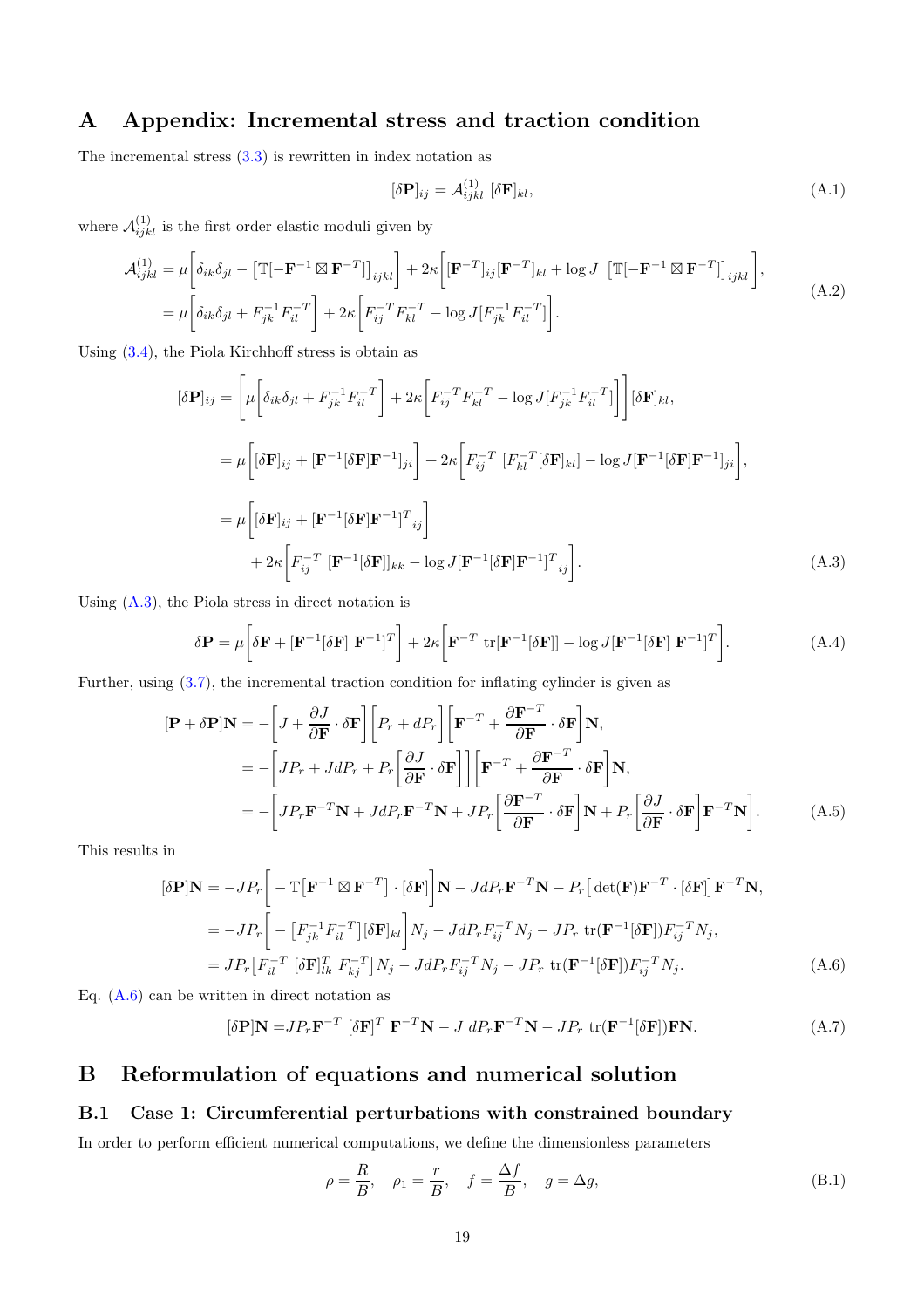where  $B$  is the outer radius of constrained cylinder. On substitution of  $(B.1)$  in the governing equations  $(3.12)$ and  $(3.13)$ , we obtain the incremental differential equations in terms of dimensionless displacements f and g as

$$
f'' = -\frac{1}{a_1} \bigg[ a_2 f' + a_3 f + a_4 g' + a_5 g \bigg],
$$
\n(B.2)

<span id="page-19-1"></span><span id="page-19-0"></span>
$$
g'' = -\frac{1}{b_1} \left[ b_2 g' + b_3 g + b_4 f' + b_5 y_1 \right],
$$
\n(B.3)

where

$$
a_1 = \rho'_1 \rho_1^2 \rho^2 \left[ \alpha \rho'_1{}^2 - 2 \log \left( \frac{\rho_1 \rho'_1}{\rho} \right) + 2 + \alpha \right] f'',
$$
  
\n
$$
a_2 = \rho_1 \rho \left[ \left[ 2 \rho''_1 \rho_1 \rho - \rho'_1 \rho_1 \right] 2 \log \left( \frac{\rho_1 \rho'_1}{\rho} \right) + \rho'_1{}^3 \rho_1 \alpha - 6 \rho''_1 \rho_1 \rho - 2 \rho''_1 \rho_1 \rho \alpha - 2 \rho'_1{}^2 \rho + 4 \rho'_1 \rho_1 + \rho'_1 \rho_1 \alpha \right],
$$
  
\n
$$
a_3 = \rho'_1 \left[ -\rho'_1{}^2 \rho_1^2 \alpha n^2 + \rho'_1{}^2 \rho^2 2 \log \left( \frac{\rho_1 \rho'_1}{\rho} \right) - 2 \rho''_1 \rho_1 \rho^2 - \rho'_1{}^2 \rho_1^2 \alpha - 4 \rho'_1{}^2 \rho^2 - \rho'_1{}^2 \rho^2 \alpha + 2 \rho'_1 \rho_1 \rho \right],
$$
  
\n
$$
a_4 = -\rho'_1{}^2 \rho_1^2 \rho^2 n \left[ 2 \log \left( \frac{\rho_1 \rho'_1}{\rho} \right) - 2 - \alpha \right],
$$
  
\n
$$
a_5 = \rho'_1 \rho_1 n \left[ 2 \log \left( \frac{\rho_1 \rho'_1}{\rho} \right) \rho'_1{}^2 \rho^2 - 2 \rho''_1 \rho_1 \rho^2 - \rho'_1{}^2 \rho_1^2 \alpha - 2 \rho'_1{}^2 \rho^2 - \rho'_1{}^2 \rho^2 \alpha + 2 \rho'_1 \rho_1 \rho \right],
$$

and

$$
b_1 = \left[\rho_1'^2 \rho_1^2 \rho^2 \alpha\right], \quad b_2 = -\rho_1' \rho_1 \rho \left[-\rho_1'^2 \rho \alpha + 2 \log \left(\frac{\rho_1 \rho_1'}{\rho}\right) \rho - \rho_1' \rho_1 \alpha - \rho \alpha\right],
$$
  
\n
$$
b_3 = \rho_1'^2 n^2 \left[2 \log \left(\frac{\rho_1 \rho_1'}{\rho}\right) \rho^2 - \rho_1^2 \alpha - 2\rho^2 - \rho^2 \alpha\right], \quad b_4 = \rho_1' \rho^2 n \left[2 \log \left(\frac{\rho_1 \rho_1'}{\rho}\right) - 2 - \alpha\right],
$$
  
\n
$$
b_5 = -n \left[\left[\rho_1'' \rho^2 - \rho_1' \rho\right] 2 \log \left(\frac{\rho_1 \rho_1'}{\rho}\right) - 2\rho_1'' \rho^2 - \rho_1'' \rho^2 \alpha + 2\rho_1'^2 \rho_1 \alpha + 2\rho_1' \rho + \rho_1' \rho \alpha\right],
$$

subjected to non-dimensionalised boundary conditions at the inner surface of cylinder (at  $\rho = A/B = A^*$ )

$$
[2\rho'_1 A^* ]f - \rho_1 \left[ -\rho_1'^2 A^* \alpha + A^* \left[ 2 \log \left( \frac{\rho_1 \rho'_1}{A^*} \right) \right] + \rho_1 \rho'_1 \tilde{P} - 2A^* - A^* \alpha \right] f' + [2\rho_1 \rho'_1 A^* n] g = 0, \tag{B.4a}
$$

$$
n\left[A^*\left[2\log\left(\frac{\rho_1\rho_1'}{A^*}\right)\right]+\rho_1\rho_1'\widetilde{P}-A^*\alpha\right]f+[A^*\rho_1^2\rho_1'\alpha]g'=0,
$$
 (B.4b)

where  $\widetilde{P} = P_r/\kappa$  and  $A^* = \rho|_{\text{at }A/B}$ . The constrained outer boundary at  $\rho = 1$  leads to the condition

<span id="page-19-3"></span><span id="page-19-2"></span>
$$
f(1) = g(1) = 0.
$$
 (B.5)

### B.2 Case 2: Circumferential perturbations with free boundary

Using equation  $(3.14)$  and the dimensionless parameters  $(B.1)$ , the boundary condition at the inner boundary,  $\rho = A^*$  for free cylinder is given by

$$
[2\rho'_1 A^*]f - \rho_1 \left[ -\rho_1'^2 A^* \alpha + A^* \left[ 2 \log \left( \frac{\rho_1 \rho'_1}{A^*} \right) \right] + \rho_1 \rho'_1 \widetilde{P} - 2A^* - A^* \alpha \right] f' + [2\rho_1 \rho'_1 A^* n]g = 0, \tag{B.6a}
$$

<span id="page-19-5"></span><span id="page-19-4"></span>
$$
n\left[A^*\left[2\log\left(\frac{\rho_1\rho_1'}{A^*}\right)\right]+\rho_1\rho_1'\widetilde{P}-A^*\alpha\right]f+[A^*\rho_1^2\rho_1'\alpha]g=0,\tag{B.6b}
$$

and at the outer boundary,  $\rho = 1$  is

$$
[2\rho'_1]f - \rho_1 \left[ -\rho_1'^2 \alpha + \left[ 2\log\left(\frac{\rho_1 \rho'_1}{1}\right) \right] - 2 - \alpha \right] f' + [2\rho_1 \rho'_1 n]g = 0, \tag{B.7a}
$$

$$
n\left[\left[2\log\left(\frac{\rho_1\rho_1'}{1}\right)\right] - \alpha\right]f + [\rho_1^2\rho_1'\alpha]g = 0.
$$
 (B.7b)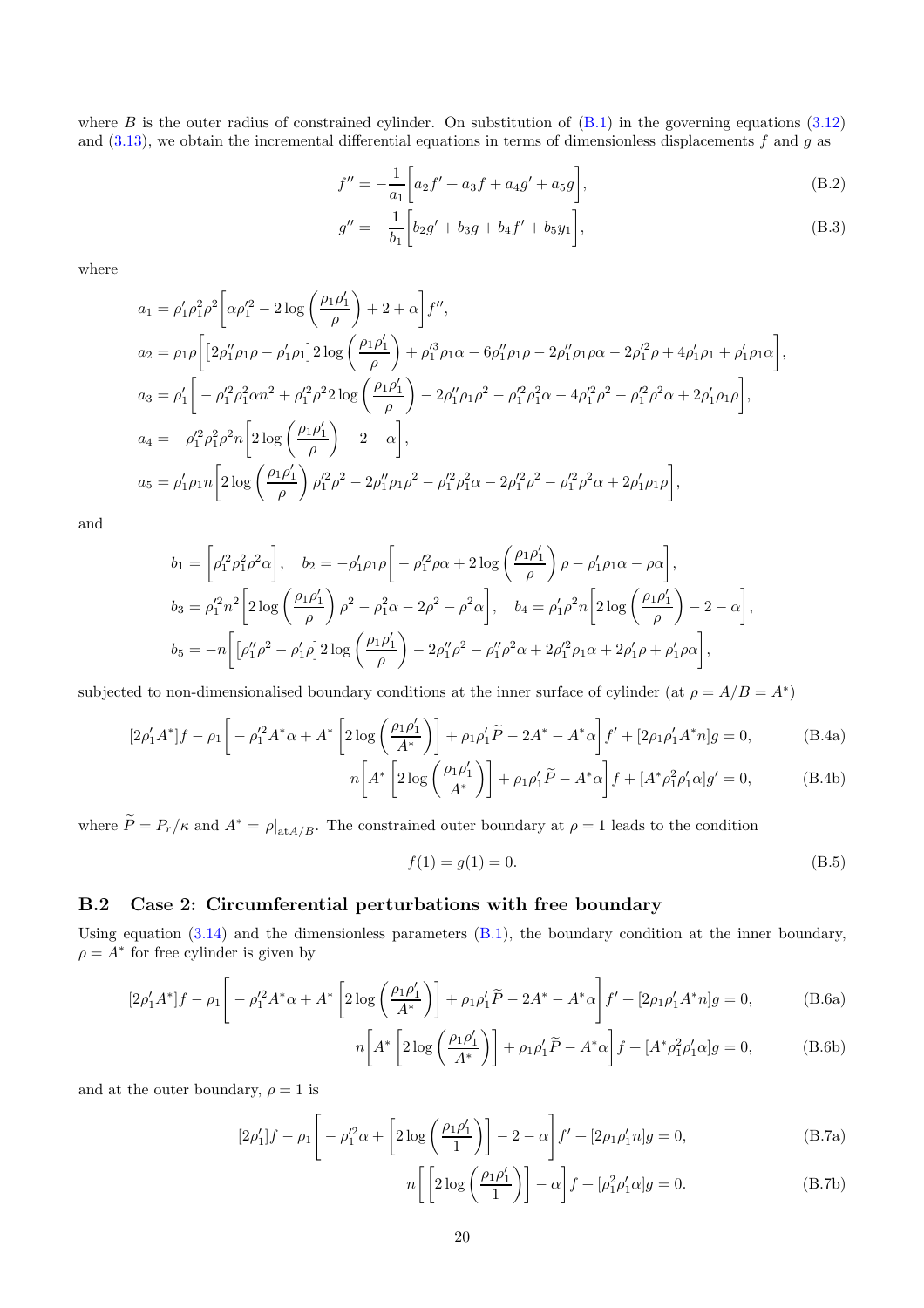### B.3 Case 3: Axial perturbations with constrained boundary

We define the dimensionless parameters

$$
\rho = \frac{R}{B}, \quad \rho_1 = \frac{r}{B}, \quad \bar{f} = \frac{\Delta \bar{f}}{B}, \quad \bar{h} = \frac{\Delta \bar{h}}{B}, \quad k = m \frac{2\pi}{L} B,
$$
\n(B.8)

that lead to reformulation of the governing equations [\(3.19\)](#page-8-3) as

<span id="page-20-0"></span>
$$
\bar{f}'' = -\frac{1}{c_1^*} \left[ c_2^* \bar{f}' + c_3^* \bar{f} + c_4^* \bar{h}' + c_5^* \bar{h} \right], \qquad \bar{h}'' = -\frac{1}{d_1^*} \left[ d_2^* \bar{h}' + d_3^* \bar{h} + d_4^* \bar{f}' + d_5^* \bar{f} \right], \tag{B.9}
$$

where the dimensionless coefficients are given by

$$
c_{1}^{*} = \rho_{1}' \rho_{1}^{2} \rho^{2} \left[ \rho_{1}'^{2} \alpha - 2 \log \left( \frac{\rho_{1} \rho_{1}'}{\rho} \right) + 2 + \alpha \right],
$$
  
\n
$$
c_{2}^{*} = \rho_{1} \rho \left[ \rho_{1}'^{3} \rho_{1} \alpha + \left[ 2 \rho_{1} \rho_{1}'' \rho - \rho_{1}' \rho_{1} \right] 2 \log \left( \frac{\rho_{1} \rho_{1}'}{\rho} \right) - 2 \rho_{1}'^{2} \rho - 6 \rho_{1} \rho_{1}'' \rho - 2 \rho_{1} \rho_{1}' \rho \alpha + 4 \rho_{1}' \rho_{1} + \rho_{1}' \rho_{1} \alpha \right],
$$
  
\n
$$
c_{3}^{*} = -\rho_{1}' \left[ \rho_{1}'^{2} \rho_{1}^{2} \rho^{2} \alpha k^{2} - 2 \log \left( \frac{\rho_{1} \rho_{1}'}{\rho} \right) \rho_{1}'^{2} \rho^{2} + \rho_{1}'^{2} \rho_{1}^{2} \alpha + 4 \rho_{1}'^{2} \rho^{2} + \rho_{1}'^{2} \rho^{2} \alpha + 2 \rho_{1} \rho_{1}'' \rho^{2} - 2 \rho_{1}' \rho_{1} \rho \right],
$$
  
\n
$$
c_{4}^{*} = -\rho_{1}'^{2} \rho_{1}' \rho^{2} k \left[ 2 \log \left( \frac{\rho_{1} \rho_{1}'}{\rho} \right) - 2 - \alpha \right], \qquad c_{5}^{*} = -2 \rho_{1}' \rho_{1} \rho k \left[ \rho_{1}'^{2} \rho + \rho_{1} \rho_{1}'' \rho - \rho_{1}' \rho_{1} \right],
$$

$$
d_1^* = \rho_1'^2 \rho \alpha, \qquad d_2^* = \rho_1'^2 \alpha, \qquad d_3^* = k^2 \rho \rho_1'^2 \left[ 2 \log \left( \frac{\rho_1 \rho_1'}{\rho} \right) - 2 - 2\alpha \right],
$$
  

$$
d_4^* = \rho_1' \rho k \left[ 2 \log \left( \frac{\rho_1 \rho_1'}{\rho} \right) - 2 - \alpha \right], \qquad d_5^* = k \left[ \rho_1' - \rho_1'' \rho \right] 2 \log \left( \frac{\rho_1 \rho_1'}{\rho} \right) \right] + 2\rho_1'' \rho + \rho_1'' \rho \alpha - 2\rho_1' - \rho_1' \alpha \right],
$$

subjected to constrained boundary conditions

<span id="page-20-2"></span><span id="page-20-1"></span>
$$
c_{11}^* \bar{f} + c_{22}^* \bar{f}' + c_{33}^* \bar{h} = 0, d_{11}^* \bar{f} + d_{44}^* \bar{h}' = 0,
$$
 at  $\rho = \frac{A}{B},$  (B.10a)

<span id="page-20-4"></span>
$$
\bar{f}(1) = \bar{h}(1) = 0,
$$
 at  $\rho = 1,$  (B.10b)

and

$$
c_{11}^* = 2\rho'_1 A^*, \t c_{22}^* = -\rho_1 \left[ -\rho'_1 A^* \alpha + 2 \log \left( \frac{\rho_1 \rho'_1}{A^*} \right) A^* + \rho_1 \widetilde{P} \rho'_1 - 2A^* - A^* \alpha \right],
$$
  

$$
c_{33}^* = 2\rho_1 \rho'_1 A^* k, \t d_{11}^* = k \left[ 2 \log \left( \frac{\rho_1 \rho'_1}{A^*} \right) A^* + \rho_1 \widetilde{P} \rho'_1 - A^* \alpha \right], \t d_{44}^* = \alpha \rho'_1 A^*,
$$

here  $A^* = \rho|_{\text{at }A/B}$ .

### B.4 Case 4: Axial perturbations with free boundary

The incremental differential equations for cylindrical channels with unconstrained boundary is same as [\(B.9\)](#page-20-0) and the inner boundary ( $\rho = A/B$ ) subjected to internal pressure is same as [\(B.10a\)](#page-20-2). The boundary condition at the outer boundary at  $\rho = 1$  is given by

<span id="page-20-3"></span>
$$
[2\rho'_1]\bar{f} - \rho_1 \left[ -\rho_1'^2 \alpha + 2 \log \left( \rho_1 \rho'_1 \right) A^* - 2 - \alpha \right] \bar{f}' + 2\rho_1 \rho'_1 k \bar{h} = 0, \tag{B.11a}
$$

$$
k\bigg[2\log\left(\rho_1\rho_1'\right)-\alpha\bigg]\bar{f}+\alpha\rho_1'\bar{h}'=0.\tag{B.11b}
$$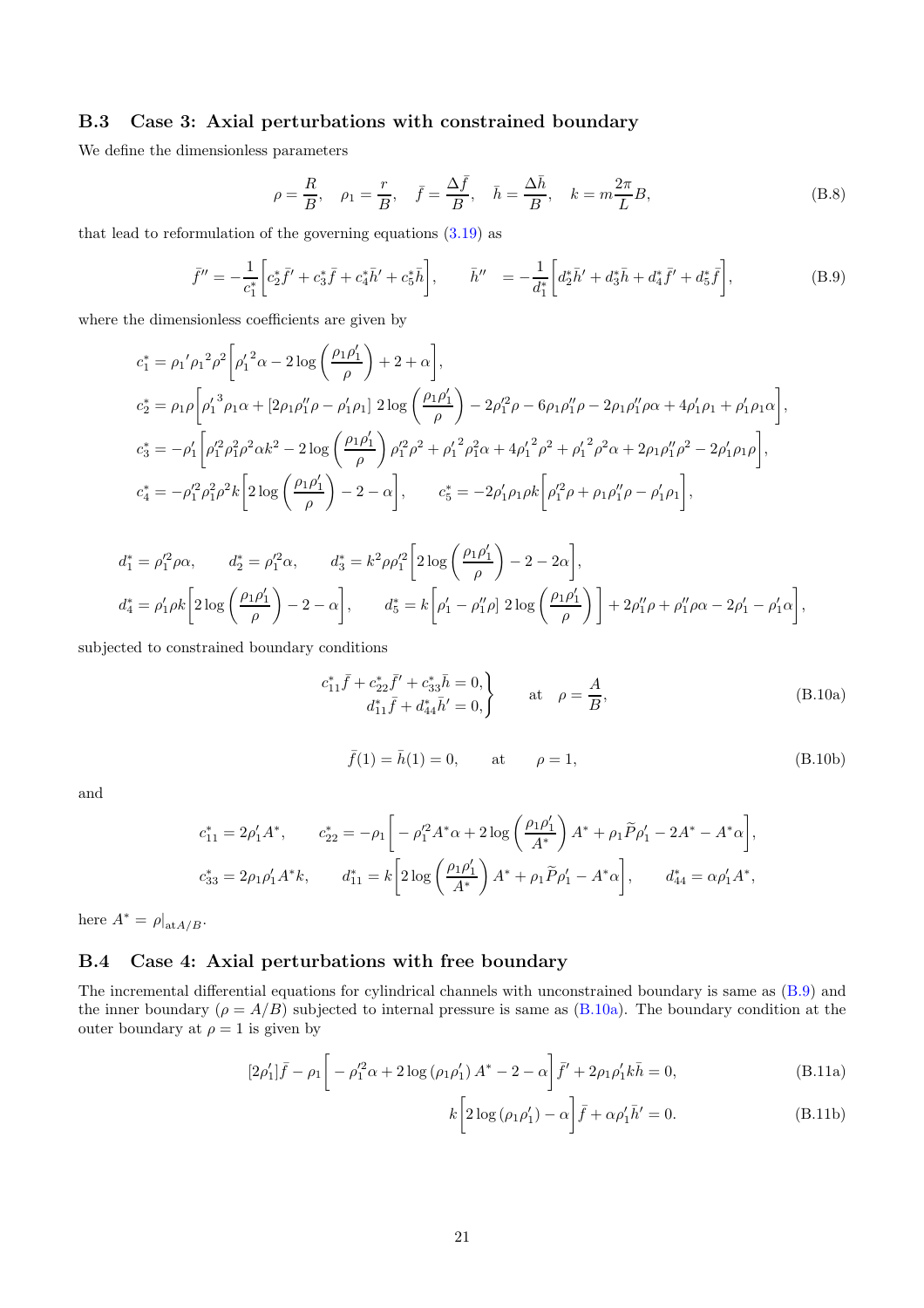### B.5 Perturbation along radial component of cylinder for axial bifurcation

Upon substituting [\(3.21\)](#page-9-1) in [\(3.8a\)](#page-6-5), then rescaling the obtained equation using non-dimensional terms as  $\rho =$ R  $\frac{R}{B}$ ,  $\rho_1 = \frac{r}{E}$  $\frac{r}{B}$ ,  $\widetilde{f} = \frac{\Delta f}{B}$  $\frac{\Delta f}{B}, \quad \tilde{k} = \tilde{m} \frac{2\pi}{L}$  $\frac{1}{L}B$ , and collecting linear order terms of  $\epsilon$ , we obtain the non-dimensional equation in  $f$  as

$$
\rho_1' \rho_1^2 \rho^2 \left[ \rho_1'{}^2 \alpha - 2 \log \left( \frac{\rho_1 \rho_1'}{\rho} \right) + 2 + \alpha \right] \tilde{f}''
$$
  
+ 
$$
\rho_1 \rho \left[ \rho_1'{}^3 \rho_1 \alpha + \left[ 2 \rho_1 \rho_1'' \rho - \rho_1' \rho_1 \right] 2 \log \left( \frac{\rho_1 \rho_1'}{\rho} \right) - 2 \rho_1'^2 \rho - 6 \rho_1 \rho_1'' \rho - 2 \rho_1 \rho_1'' \rho \alpha + 4 \rho_1' \rho_1 + \rho_1' \rho_1 \alpha \right] \tilde{f}'
$$
  
- 
$$
\rho_1' \left[ \rho_1'^2 \rho_1^2 \rho^2 \alpha \tilde{k}^2 - 2 \log \left( \frac{\rho_1 \rho_1'}{\rho} \right) \rho_1'^2 \rho^2 + \rho_1'^2 \rho_1^2 \alpha + 4 \rho_1'^2 \rho^2 + \rho_1'^2 \rho^2 \alpha + 2 \rho_1 \rho_1'' \rho^2 - 2 \rho_1' \rho_1 \rho \right] \tilde{f} = 0.
$$
 (B.12)

Eq. [\(B.12\)](#page-21-0) is subjected to internal pressure at inner boundary (at  $\rho = A^*$ ) which is given as

$$
[2\rho'_1 A^*]\tilde{f} - \rho_1 \left[ -\rho_1'^2 A^* \alpha + 2 \log \left( \frac{\rho_1 \rho'_1}{A^*} \right) A^* + \rho_1 \tilde{P} \rho'_1 - 2A^* - A^* \alpha \right] \tilde{f}' = 0.
$$
 (B.13)

The boundary condition for the external constrained boundary (at  $\rho = 1$ ) is

<span id="page-21-5"></span><span id="page-21-3"></span><span id="page-21-2"></span><span id="page-21-1"></span><span id="page-21-0"></span>
$$
\tilde{f} = 0,\tag{B.14}
$$

and for unconstrained boundary is given by

$$
[2\rho'_1]\tilde{f} - \rho_1 \left[ -\rho_1'^2 \alpha + 2\log\left(\rho_1 \rho'_1\right) - 2 - \alpha \right] \tilde{f}' = 0. \tag{B.15}
$$

### B.6 Solution using the compound matrix method

### B.6.1 Condition for case 1

The differential equations [\(B.2\)](#page-19-0) and [\(B.3\)](#page-19-1) are converted into the system of first order linear differential equations in the form of  $Y' = AY$  by substituting

$$
f = y_1, \quad f' = y_2, \quad g = y_3, \quad g' = y_4,
$$
 (B.16)

which yields

$$
y_2' = -\frac{1}{a_1} \left[ a_2 y_2 + a_3 y_1 + a_4 y_4 + a_5 y_3 \right], \text{ and } y_4' = -\frac{1}{b_1} \left[ b_2 y_4 + b_3 y_3 + b_4 y_2 + b_5 y_1 \right], \tag{B.17}
$$

subjected to the boundary conditions [\(B.4\)](#page-19-2) and [\(B.5\)](#page-19-3). Now we convert the first order system  $Y' = HY$  into a new first order system of ODEs using compound variables in the form of  $\Phi' = \mathcal{L}\Phi$  such that

<span id="page-21-4"></span>
$$
\Phi'_1 = H_{22}\Phi_1 + H_{23}\Phi_2 + H_{24}\Phi_3,
$$
  
\n
$$
\Phi'_2 = \Phi_4 + \Phi_3,
$$
  
\n
$$
\Phi'_3 = \Phi_5 + H_{42}\Phi_1 + H_{43}\Phi_2 + H_{44}\Phi_3,
$$
  
\n
$$
\Phi'_4 = \Phi_5 + H_{21}\Phi_2 + H_{22}\Phi_4 - H_{24}\Phi_6,
$$
  
\n
$$
\Phi'_5 = H_{21}\Phi_3 + H_{22}\Phi_5 + H_{23}\Phi_6 - H_{41}\Phi_1 + H_{43}\Phi_4 + H_{44}\Phi_5,
$$
  
\n
$$
\Phi'_6 = -H_{41}\Phi_2 - H_{42}\Phi_4 + H_{44}\Phi_6,
$$
\n(S.18)

where the coefficients in [\(B.18\)](#page-21-4) are

$$
H_{21} = -\frac{a_3}{a_1}, \quad H_{22} = -\frac{a_2}{a_1}, \quad H_{23} = -\frac{a_5}{a_1}, \quad H_{24} = -\frac{a_4}{a_1},
$$
  

$$
H_{41} = -\frac{b_5}{b_1}, \quad H_{42} = -\frac{b_4}{b_1}, \quad H_{43} = -\frac{b_3}{b_1}, \quad H_{44} = -\frac{b_2}{b_1}.
$$

The boundary conditions [\(B.4\)](#page-19-2) at  $\rho = A^*$  are given by

<span id="page-21-6"></span>
$$
a_{11}f + a_{22}f' + a_{33}g = 0,
$$
  
\n
$$
b_{11}f + b_{44}g' = 0,
$$
\n(B.19)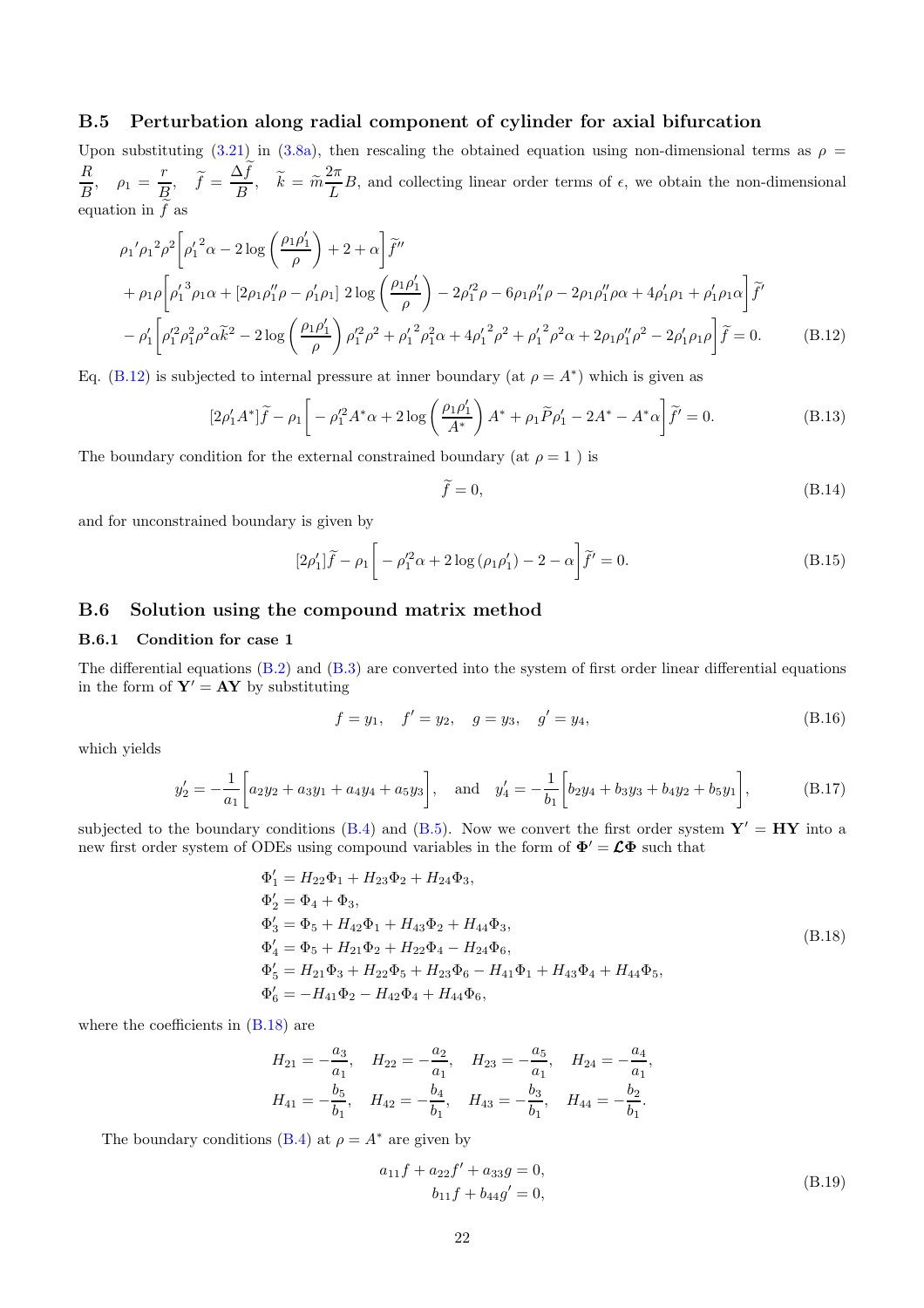where the coefficients at the inner boundary  $(\rho = A^*)$  are defined as

$$
a_{11} = 2\rho'_1 A^*, \quad a_{22} = -\rho_1 \left[ -\rho'_1 A^* \alpha + A^* \left[ 2 \log \left( \frac{\rho_1 \rho'_1}{A^*} \right) \right] + \rho_1 \rho'_1 \tilde{P} - 2A^* - A^* \alpha \right],
$$
  

$$
a_{33} = 2\rho_1 \rho'_1 A^* n, \quad b_{11} = n \left[ A^* \left[ 2 \log \left( \frac{\rho_1 \rho'_1}{A^*} \right) \right] + \rho_1 \rho'_1 \tilde{P} - A^* \alpha \right], \quad b_{44} = A^* \rho_1^2 \rho'_1 \alpha.
$$

#### Initial condition

The initial condition is given by using the compound variables

$$
\Phi(A^*) = [\Phi_1, \ \Phi_2, \ \Phi_3, \ \Phi_4, \ \Phi_5, \ \Phi_6] = \left[ -\frac{a_{33}}{a_{22}}, \ 1, \ 0, \ -\frac{a_{11}}{a_{22}}, \ -\frac{a_{33}}{a_{22}} \frac{b_{11}}{b_{44}}, \ \frac{b_{11}}{b_{44}} \right].
$$
 (B.20)

In order to obtain a non trivial solution the necessary condition for the objective function is  $det(CM) = 0$ , where C denotes the boundary condition [\(B.5\)](#page-19-3) at  $\rho = 1$  and M denotes the solution matrix which are given as

<span id="page-22-0"></span>
$$
\mathbf{C} = \begin{bmatrix} 1 & 0 & 0 & 0 \\ 0 & 0 & 1 & 0 \end{bmatrix}, \text{ and } \mathbf{M} = \begin{bmatrix} f_1 & f_2 \\ f'_1 & f'_2 \\ g_1 & g_2 \\ g'_1 & g'_2 \end{bmatrix}.
$$
 (B.21)

### B.6.2 Conditions for case 2

The boundary conditions of circumferentially perturbed cylinder associated with free outer surface is given by [\(B.6\)](#page-19-4) and [\(B.7\)](#page-19-5) and corresponding target condition is obtained as

$$
\det(\mathbf{CM}) = a_{11}^* b_{44}^* \Phi_3 - a_{22}^* b_{11}^* \Phi_1 + a_{22}^* b_{44}^* \Phi_5 - a_{33}^* b_{11}^* \Phi_2 + a_{33}^* b_{44}^* \Phi_6 = 0,
$$
\n(B.22)

where

$$
a_{11}^* = 2\rho_1', \quad a_{22}^* = -\rho_1 \left[ -\rho_1'^2 \alpha + \left[ 2\log\left(\frac{\rho_1 \rho_1'}{A^*}\right) \right] - 2 - \alpha \right], \quad a_{33}^* = 2\rho_1 \rho_1' n,
$$
  

$$
b_{11}^* = n \left[ 2\log\left(\frac{\rho_1 \rho_1'}{1}\right) \right], \quad b_{44}^* = \rho_1^2 \rho_1' \alpha.
$$

#### B.6.3 Conditions for case 3

The initial condition (at  $\rho = A^*$ ) of axially perturbed cylinder [\(B.9\)](#page-20-0) with constrained external surface is

$$
\Phi(A^*) = \left[ -\frac{c_{33}^*}{c_{22}^*}, 1, 0, -\frac{c_{11}^*}{c_{22}^*}, -\frac{c_{33}^*}{c_{22}^*} \frac{d_{11}^*}{d_{44}^*}, \frac{d_{11}^*}{d_{44}^*} \right],\tag{B.23}
$$

and the target condition is  $det(\text{CM}) = 0$ , where **C** and **M** corresponds to constrained boundary condition [\(B.10b\)](#page-20-4) at  $\rho = 1$  and solution matrix, respectively. For this particular case, **C** and **M** are given as

$$
\mathbf{C} = \begin{bmatrix} 1 & 0 & 0 & 0 \\ 0 & 0 & 1 & 0 \end{bmatrix}, \text{ and } \mathbf{M} = \begin{bmatrix} \bar{f}_1 & \bar{f}_2 \\ \bar{f}_1' & \bar{f}_2' \\ \bar{h}_1 & \bar{h}_2 \\ \bar{h}_1' & \bar{h}_2' \end{bmatrix}.
$$
 (B.24)

#### B.6.4 Conditions for case 4

The objective function or target condition for axially perturbed cylinder with unconstrained boundary condition is given as

$$
\det(\mathbf{CM}) = c_{111}^* d_{444}^* \Phi_3 - c_{222}^* d_{111}^* \Phi_1 + c_{222}^* d_{444}^* \Phi_5 - c_{333}^* d_{111}^* \Phi_2 + c_{333}^* d_{444}^* \Phi_6 = 0,
$$
\n(B.25)

where

$$
c_{111}^* = 2\rho_1', \quad c_{222}^* = -\rho_1 \left[ -\rho_1'^2 \alpha + 2\log\left(\rho_1 \rho_1'\right) - 2 - \alpha \right], \quad c_{333}^* = 2\rho_1 \rho_1' k,
$$
  

$$
d_{111}^* = k \left[ 2\log\left(\rho_1 \rho_1'\right) - \alpha \right], \quad d_{444}^* = \alpha \rho_1'.
$$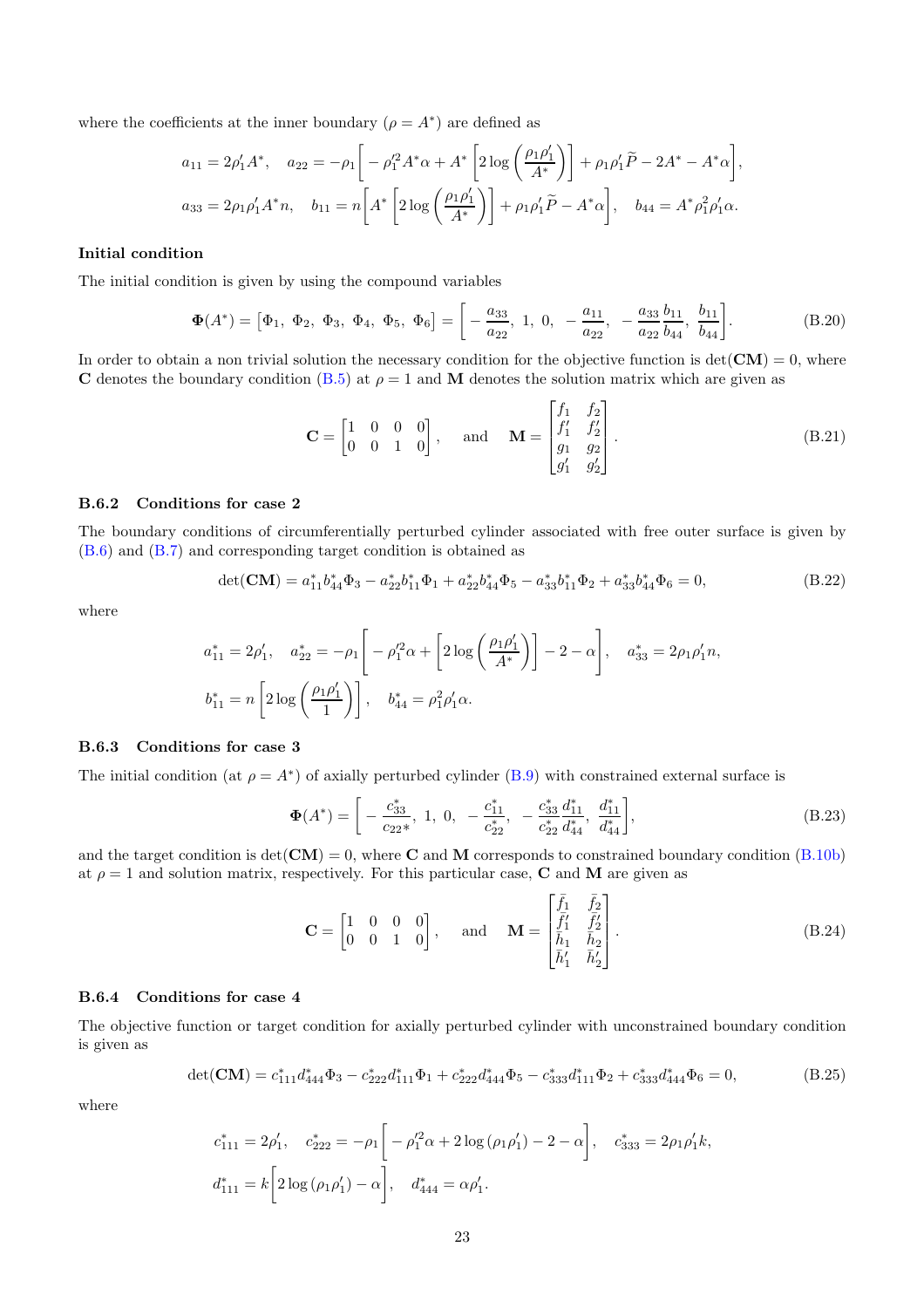# <span id="page-23-0"></span>C Appendix: Description of the numerical technique

We describe the compound matrix method [\(Haughton and Orr,](#page-17-18) [1997](#page-17-18); [Haughton,](#page-17-19) [2008;](#page-17-19) [Mehta et al.,](#page-17-20) [2021\)](#page-17-20) and shooting method [\(Haughton and Ogden](#page-17-13), [1979b;](#page-17-13) [Saxena,](#page-17-17) [2018\)](#page-17-17) for the solution of ODEs

### Compound matrix method

Equations [\(B.2\)](#page-19-0) and [\(B.3\)](#page-19-1) can be written as two-point boundary value problem expressed in first order ODEs

$$
\frac{d\mathbf{Y}}{dX} = \mathbf{H}(\lambda, x)\mathbf{Y}, \qquad x \in (a, b), \tag{C.1}
$$

subjected to boundary conditions

$$
BY = 0, \t x = a,
$$
  
\n
$$
CY = 0, \t x = b,
$$
\n(C.2)

where  $\lambda$  is the eigenvalue or critical buckling parameter, Y is  $1 \times 2q$  vector, H is  $2q \times 2q$  matrix and B and C both are  $q \times 2q$  full rank matrices i.e., q boundary conditions are given at  $x = a, b$ . Assume the general solution of  $(C.1)$  is in the form of

<span id="page-23-1"></span>
$$
\mathbf{y}(\lambda, x) = \sum_{j=1}^{q} p_j \mathbf{y}^j,\tag{C.3}
$$

where  $\mathbf{y} = {\mathbf{y}^{(1)}(\lambda, x), \mathbf{y}^{(2)}(\lambda, x), ..., \mathbf{y}^{(q)}(\lambda, x)}$  is a set of q linear independent solution of [\(C.1\)](#page-23-1) and  $p_1, p_2, ..., p_q$ are the constants. Solution matrix M to be  $2q \times q$  is define as  $\mathbf{M} = [\mathbf{y}^{(1)}, \mathbf{y}^{(2)}, \dots \mathbf{y}^{(q)}]$ , and  $(C.1)$  in terms of M is given by

$$
\frac{d\mathbf{M}}{dx} = [\mathbf{A}\mathbf{y}^{(1)}, \mathbf{A}\mathbf{y}^{(2)}, ..., \mathbf{A}\mathbf{y}^{(q)}] = \mathbf{A}\mathbf{M}.
$$
 (C.4)

The compound variables are defined as minors of M denoted as  $\Phi_1, \Phi_2, ...,$  and those are  $\binom{2q}{q}$  in numbers. In this current work, Eqs. [\(B.17\)](#page-21-5) and [\(C.1\)](#page-23-1) is a fourth order ODE system  $(q = 2)$  for which the solution matrix is

$$
\mathbf{M} = \begin{bmatrix} y_1^{(1)} & y_1^{(2)} \\ y_2^{(1)} & y_2^{(2)} \\ y_3^{(1)} & y_3^{(2)} \\ y_4^{(1)} & y_4^{(2)} \end{bmatrix} = \begin{bmatrix} f_1 & f_2 \\ f_1' & f_2' \\ g_1 & g_2 \\ g_1' & g_2' \end{bmatrix},
$$
\n(C.5)

and 6 minors of M

$$
\Phi_1 = (1, 2) = \begin{vmatrix} y_1^{(1)} & y_1^{(2)} \\ y_2^{(1)} & y_2^{(2)} \end{vmatrix}, \qquad \Phi_2 = (1, 3) = \begin{vmatrix} y_1^{(1)} & y_1^{(2)} \\ y_3^{(1)} & y_3^{(2)} \end{vmatrix},
$$
  
\n
$$
\Phi_3 = (1, 4), \quad \Phi_4 = (2, 3), \quad \Phi_5 = (2, 4), \quad \Phi_6 = (3, 4).
$$
 (C.6)

The system is now converted into  $\binom{2q}{q}$  ODEs which is in the form of

<span id="page-23-2"></span>
$$
\Phi' = \mathcal{L}\Phi, \qquad \rho \in (A^*, B), \tag{C.7}
$$

where

$$
\begin{split} \Phi_1' &= \begin{vmatrix} y_1^{(1)} & y_1^{(2)} \\ y_2^{(1)} & y_2^{(2)} \end{vmatrix}' = \begin{vmatrix} y_1^{(1)'} & y_1^{(2)'} \\ y_2^{(1)} & y_2^{(2)} \end{vmatrix} + \begin{vmatrix} y_1^{(1)} & y_1^{(2)} \\ y_2^{(1)'} & y_2^{(2)'} \end{vmatrix}, \\ &= \begin{vmatrix} \sum_{j=1}^4 H_{1j} y_j^{(1)} & \sum_{j=1}^4 H_{1j} y_j^{(2)} \\ y_2^{(1)} & y_2^{(2)} \end{vmatrix} + \begin{vmatrix} y_1^{(1)} & y_1^{(2)} \\ \sum_{j=1}^4 H_{2j} y_j^{(1)} & \sum_{j=1}^4 H_{2j} y_j^{(2)} \end{vmatrix}, \\ &= H_{22} \Phi_1 + H_{23} \Phi_2 + H_{24} \Phi_3, \end{split}
$$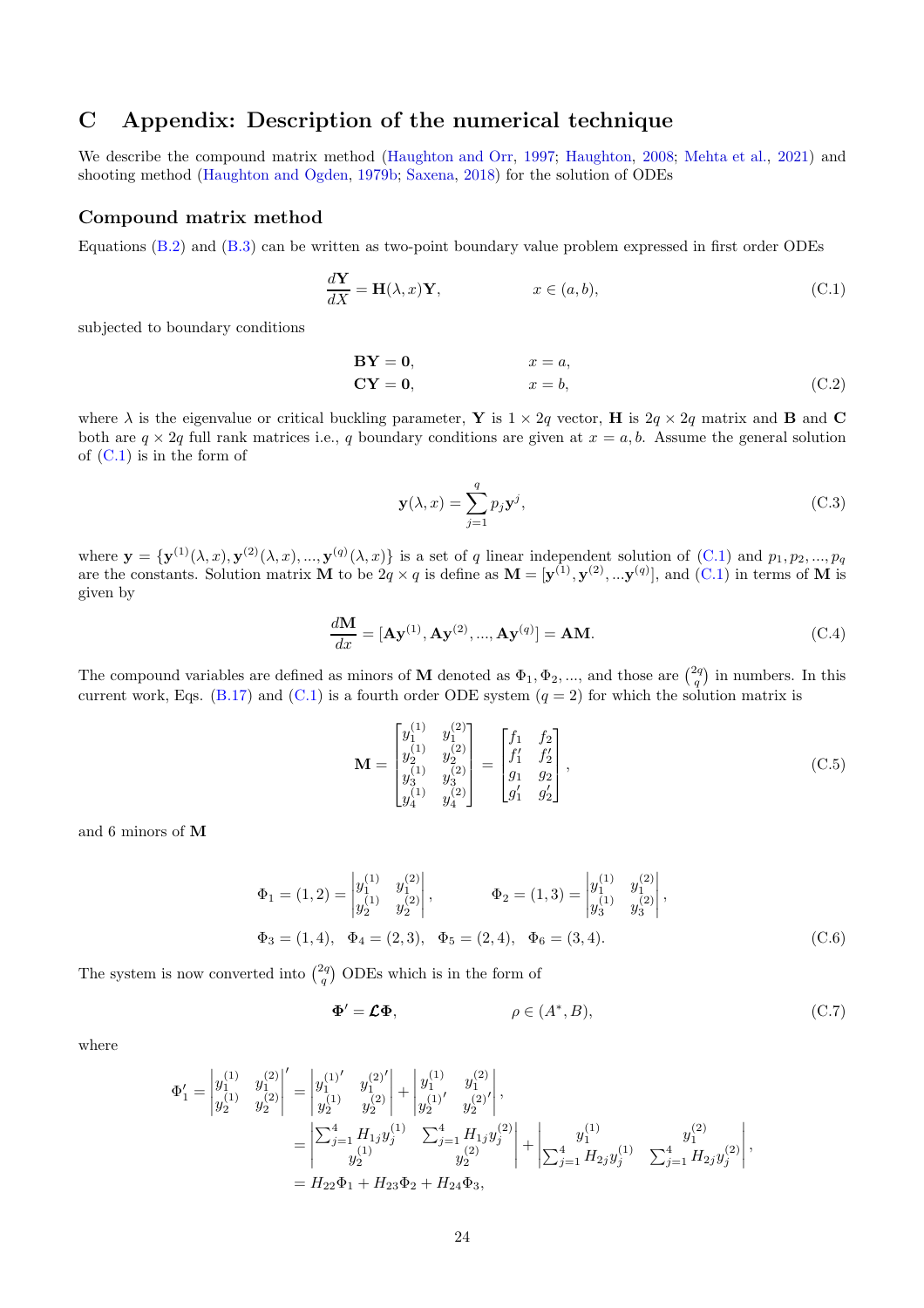and the remaining equations are given in [\(B.18\)](#page-21-4). The initial condition associated with the system of six ODEs [\(C.7\)](#page-23-2) at  $\rho = A^*$  is

<span id="page-24-1"></span>
$$
\mathbf{\Phi}(A^*) = [\Phi_1, \ \Phi_2, \ \Phi_3, \ \Phi_4, \ \Phi_5, \ \Phi_6]. \tag{C.8}
$$

Initial condition is evaluated using boundary condition [\(B.19\)](#page-21-6) which is rewritten as

<span id="page-24-0"></span>
$$
f' = -\frac{1}{a_{22}} \left[ a_{11} f + a_{33} g \right], \quad \text{and} \quad g' = -\frac{b_{11}}{b_{44}} f. \tag{C.9}
$$

Using  $(C.9)$  and  $(B.21)$ , the matrix entries in  $(C.8)$  are evaluated as

j

$$
\Phi_1 = \begin{vmatrix} f_1 & f_2 \\ f'_1 & f'_2 \end{vmatrix} = \begin{vmatrix} f_1 & f_2 \\ -\frac{1}{a_{22}} \left[ a_{11} f_1 + a_{33} g_1 \right] & -\frac{1}{a_{22}} \left[ a_{11} f_2 + a_{33} g_2 \right] \end{vmatrix} = -\frac{a_{33}}{a_{22}} \begin{vmatrix} f_1 & f_2 \\ g_1 & g_2 \end{vmatrix},
$$
  
\n
$$
\Phi_2 = \begin{vmatrix} f_1 & f_2 \\ g_1 & g_2 \end{vmatrix}, \qquad \Phi_3 = \begin{vmatrix} f_1 & f_2 \\ g'_1 & g'_2 \end{vmatrix} = \begin{vmatrix} f_1 & f_2 \\ -\frac{b_{11}}{b_{44}} f_1 & -\frac{b_{11}}{b_{44}} f_2 \end{vmatrix} = 0, \qquad \Phi_4 = \begin{vmatrix} f'_1 & f'_2 \\ g_1 & g_2 \end{vmatrix} = -\frac{a_{11}}{a_{22}} \begin{vmatrix} f_1 & f_2 \\ g_1 & g_2 \end{vmatrix},
$$
  
\n
$$
\Phi_5 = \begin{vmatrix} f'_1 & f'_2 \\ g'_1 & g'_2 \end{vmatrix} = -\frac{a_{33}}{a_{22}} \frac{b_{11}}{b_{44}} \begin{vmatrix} f_1 & f_2 \\ g_1 & g_2 \end{vmatrix}, \qquad \Phi_6 = \begin{vmatrix} g_1 & g_2 \\ g'_1 & g'_2 \end{vmatrix} = \frac{b_{11}}{b_{44}} \begin{vmatrix} f_1 & f_2 \\ g_1 & g_2 \end{vmatrix}.
$$

Now, if we assume  $\Phi_2 = 1$ , then

$$
\Phi_1 = -\frac{a_{33}}{a_{22}}, \quad \Phi_2 = 1, \quad \Phi_3 = 0, \quad \Phi_4 = -\frac{a_{11}}{a_{22}}, \quad \Phi_5 = -\frac{a_{33}}{a_{22}}\frac{b_{11}}{b_{44}}, \quad \Phi_6 = \frac{b_{11}}{b_{44}}.\tag{C.10}
$$

The initial condition is

$$
\Phi(A^*) = \left[ -\frac{a_{33}}{a_{22}}, 1, 0, -\frac{a_{11}}{a_{22}}, -\frac{a_{33}}{a_{22}} \frac{b_{11}}{b_{44}}, \frac{b_{11}}{b_{44}} \right].
$$
 (C.11)

The system of equations [\(C.7\)](#page-23-2) is now numerically integrated using initial condition [\(C.11\)](#page-24-2) which produces the solution  $y^{(j)}$  at  $\rho = 1$ 

$$
\mathbf{C}\mathbf{y} = \mathbf{C} \sum_{j=1}^{q} p_j \mathbf{y}^{(j)}(b) = \mathbf{C}\mathbf{M}\mathbf{p} = \mathbf{0}.
$$
 (C.12)

Necessary condition for existence of non-trivial solution of Eq.  $(C.7)$  is

<span id="page-24-2"></span>
$$
\det(\mathbf{CM}) = 0. \tag{C.13}
$$

### Description of Shooting method for constrained boundary

The linear system of equation  $(B.17)$  is rewritten as

<span id="page-24-3"></span>
$$
a_3y_1 + a_2y_2 + a_4y_4 + a_5y_3 + a_1y_2' = 0,
$$
  
\n
$$
b_5y_1 + b_4y_2 + b_3y_3 + b_2y_4 + b_1y_4' = 0.
$$
\n(C.14)

where  $[y_1, y_2, y_3, y_4] = [f, f', g, g']$ . The system of first order ODEs using [\(C.14\)](#page-24-3) is given by

<span id="page-24-4"></span>
$$
Dy' = g,\t\t(C.15)
$$

where

$$
\mathbf{D} = \begin{bmatrix} 1 & 0 & 0 & 0 \\ 0 & a_1 & 0 & 0 \\ 0 & 0 & 1 & 0 \\ 0 & 0 & 0 & b_1 \end{bmatrix}, \quad \mathbf{y}' = \begin{bmatrix} y'_1 \\ y'_2 \\ y'_3 \\ y'_4 \end{bmatrix}, \quad \mathbf{g} = \begin{bmatrix} y_2 \\ -a_3y_1 - a_2y_2 - a_5y_3 - a_4y_4 \\ y_4 \\ -b_5y_1 - b_4y_2 - b_3y_3 - b_2y_4 \end{bmatrix}.
$$

We convert this system  $(C.15)$  into initial value problem with general initial conditions

<span id="page-24-5"></span>
$$
y_i^{(j)}\Big|_{r=A} = \delta_{ij}.\tag{C.16}
$$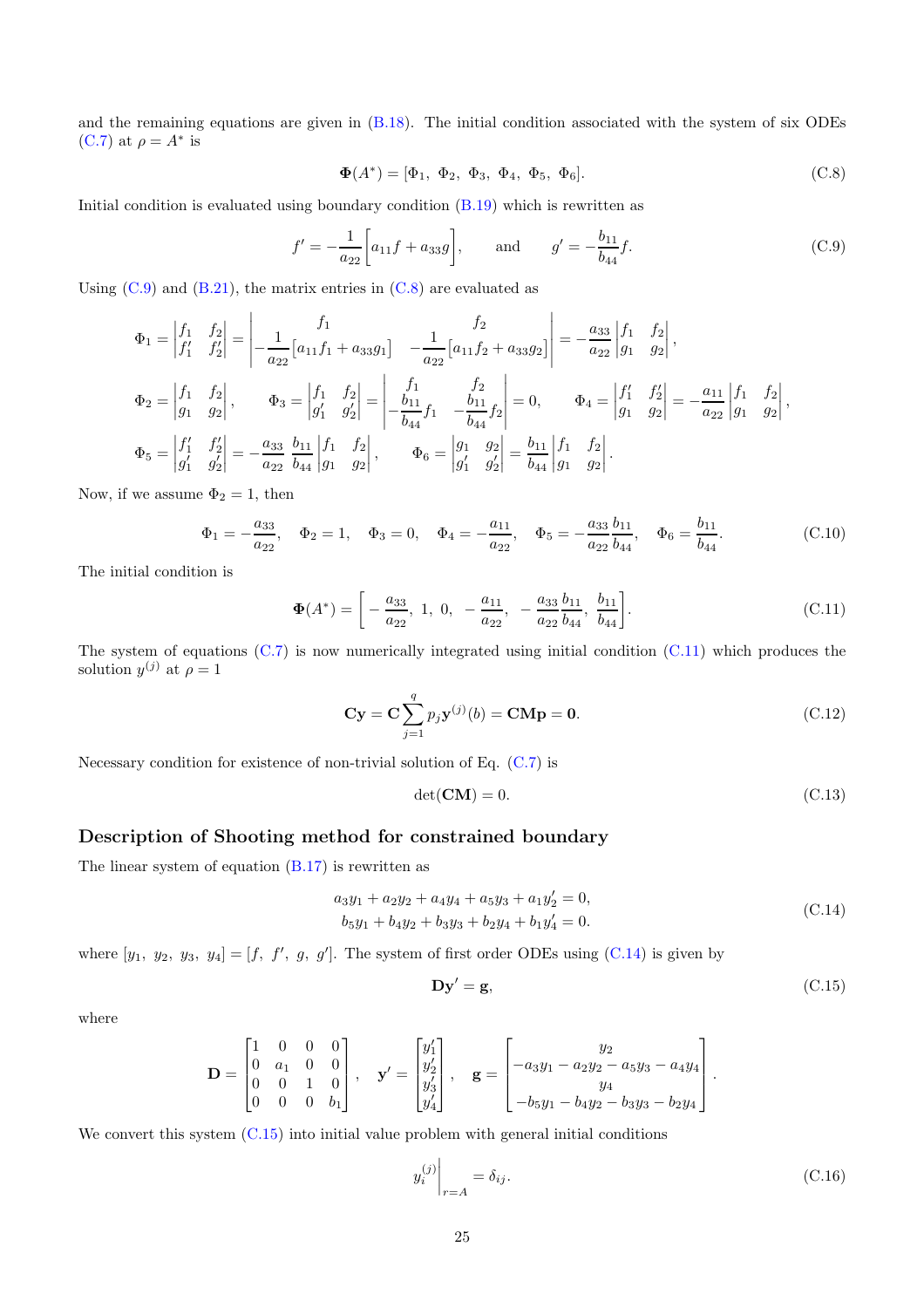Here,  $i = 1, 2, ..., 4$  for each set  $j = 1, 2, ..., 4$  which makes the initial condition for each set to be

$$
\mathbf{y}^{(1)} = [1 \ 0 \ 0 \ 0], \quad \mathbf{y}^{(2)} = [0 \ 1 \ 0 \ 0], \quad \mathbf{y}^{(3)} = [0 \ 0 \ 1 \ 0], \quad \mathbf{y}^{(4)} = [0 \ 0 \ 0 \ 1]. \tag{C.17}
$$

The general solution is assumed to be the linear combination of obtained solution such as

$$
y_i = \sum_{j=1}^{4} c_j \ y_i^{(j)}.
$$
 (C.18)

<span id="page-25-1"></span>.

The boundary conditions are given by  $(B.19)$ . Upon substituting the general solution  $(C.16)$  in  $(B.19)$ , we obtain the system of linear algebraic equations as

$$
a_{11}\left[c_{1}y_{1}^{(1)}+c_{2}y_{1}^{(2)}+c_{3}y_{1}^{(3)}+c_{4}y_{1}^{(4)}\right]+a_{22}\left[c_{1}y_{2}^{(1)}+c_{2}y_{2}^{(2)}+c_{3}y_{2}^{(3)}+c_{4}y_{2}^{(4)}\right]
$$
\n
$$
+a_{33}\left[c_{1}y_{3}^{(1)}+c_{2}y_{3}^{(2)}+c_{3}y_{3}^{(3)}+c_{4}y_{3}^{(4)}\right]=0,
$$
\n(C.19a)

$$
b_{11}\left[c_{1}y_{1}^{(1)}+c_{2}y_{1}^{(2)}+c_{3}y_{1}^{(3)}+c_{4}y_{1}^{(4)}\right]+b_{44}\left[c_{1}y_{4}^{(1)}+c_{2}y_{4}^{(2)}+c_{3}y_{4}^{(3)}+c_{4}y_{4}^{(4)}\right]=0,
$$
\n(C.19b)

$$
{}_1y_1^{(1)} + c_2y_1^{(2)} + c_3y_1^{(3)} + c_4y_1^{(4)} = 0,
$$
\n(C.19c)

$$
c_1 y_3^{(1)} + c_2 y_3^{(2)} + c_3 y_3^{(3)} + c_4 y_3^{(4)} = 0.
$$
\n(C.19d)

The system [\(C.19\)](#page-25-1) is in the form of  $Z_{ek}c_k = 0$  where the matrix **Z** is given by

$$
\mathbf{Z} = \begin{bmatrix} a_{11}y_1^{(1)} + a_{22}y_2^{(1)} + a_{33}y_3^{(1)} & a_{11}y_1^{(2)} + a_{22}y_2^{(2)} + a_{33}y_3^{(2)} & a_{11}y_1^{(3)} + a_{22}y_2^{(3)} + a_{33}y_3^{(3)} & a_{11}y_1^{(4)} + a_{22}y_2^{(4)} + a_{33}y_3^{(4)} \\ b_{11}y_1^{(1)} + b_{44}y_4^{(1)} & b_{11}y_1^{(2)} + b_{44}y_4^{(2)} & b_{11}y_1^{(3)} + b_{44}y_4^{(3)} & b_{11}y_1^{(4)} + b_{44}y_4^{(4)} \\ y_1^{(1)} & y_1^{(2)} & y_3^{(3)} & y_3^{(4)} & y_3^{(4)} \\ y_3^{(1)} & y_3^{(2)} & y_3^{(3)} & y_3^{(4)} \end{bmatrix}
$$

For non-trivial solution of such system  $det(Z)$  vanishes.

 $\boldsymbol{c}$ 

# <span id="page-25-0"></span>D Appendix: Fibres in axial direction

The soft hyperelastic cylinder is made anisotropic by a reinforcement of fibres orientated along the vector a. To account for this reinforcement, the strain energy density function [\(2.4\)](#page-2-1) has additional fibre terms as

$$
\Omega^*(I_1, I_3, I_4) = \frac{\mu}{2} \left[ I_1 - 3 - \log I_3 \right] + \frac{\kappa}{4} \left[ \log I_3 \right]^2 + \Omega_f(I_4),\tag{D.1}
$$

where  $\Omega_f(I_4) = \frac{k_1}{2k_2}$  $\int \exp[k_2[I_4-1]^2]-1$ 1 is the energy due to fibre reinforcement. The first Piola Kirchhoff stress corresponding to fibres reinforcement in axial direction is

$$
\mathbf{P}_f = \frac{\partial \Omega_f}{\partial \mathbf{F}} = \frac{\partial \Omega_f}{\partial I_4} \frac{\partial I_4}{\partial \mathbf{F}} = \left[ k_1 [I_4 - 1] \exp \left[ k_2 [I_4 - 1]^2 \right] \right] \left[ 2\mathbf{a} \otimes \mathbf{F} \mathbf{a} \right],\tag{D.2}
$$

where a denote the unit vector which characterized the direction of fibers. The elastic moduli corresponding to fibre term is given by

$$
\mathbf{\mathcal{A}}^{f} = \frac{\partial \mathbf{P}_{f}}{\partial \mathbf{F}} = k_{1} \left[ \frac{\partial I_{4}}{\partial \mathbf{F}} \right] \exp \left[ k_{2} [I_{4} - 1]^{2} \right] \left[ 2\mathbf{a} \otimes \mathbf{F} \mathbf{a} \right] + k_{1} [I_{4} - 1] \frac{\partial}{\partial \mathbf{F}} \left[ \exp \left[ k_{2} [I_{4} - 1]^{2} \right] \right] \left[ 2\mathbf{a} \otimes \mathbf{F} \mathbf{a} \right] + k_{1} [I_{4} - 1] \exp \left[ k_{2} [I_{4} - 1]^{2} \right] \frac{\partial}{\partial \mathbf{F}} \left( 2\mathbf{a} \otimes \mathbf{F} \mathbf{a} \right), \tag{D.3}
$$

which is written in index notation as

<span id="page-25-2"></span>
$$
\mathcal{A}_{ijkl}^{f} = 2 \left[ k_1 \exp \left[ k_2 [I_4 - 1]^2 \right] \left[ \left[ \mathbf{a} \otimes \mathbf{F} \mathbf{a} \right]_{ij} \left[ \mathbf{a} \otimes \mathbf{F} \mathbf{a} \right]_{kl} \right] \n+ 2k_1 [I_4 - 1] \exp \left[ k_2 [I_4 - 1]^2 \right] 2k_2 [I_4 - 1] \left[ \left[ \mathbf{a} \otimes \mathbf{F} \mathbf{a} \right]_{ij} \left[ \mathbf{a} \otimes \mathbf{F} \mathbf{a} \right]_{kl} \right] \n+ 2k_1 [I_4 - 1] \exp \left[ k_2 [I_4 - 1]^2 \right] a_i a_j \delta_{kl} \right].
$$
\n(D.4)